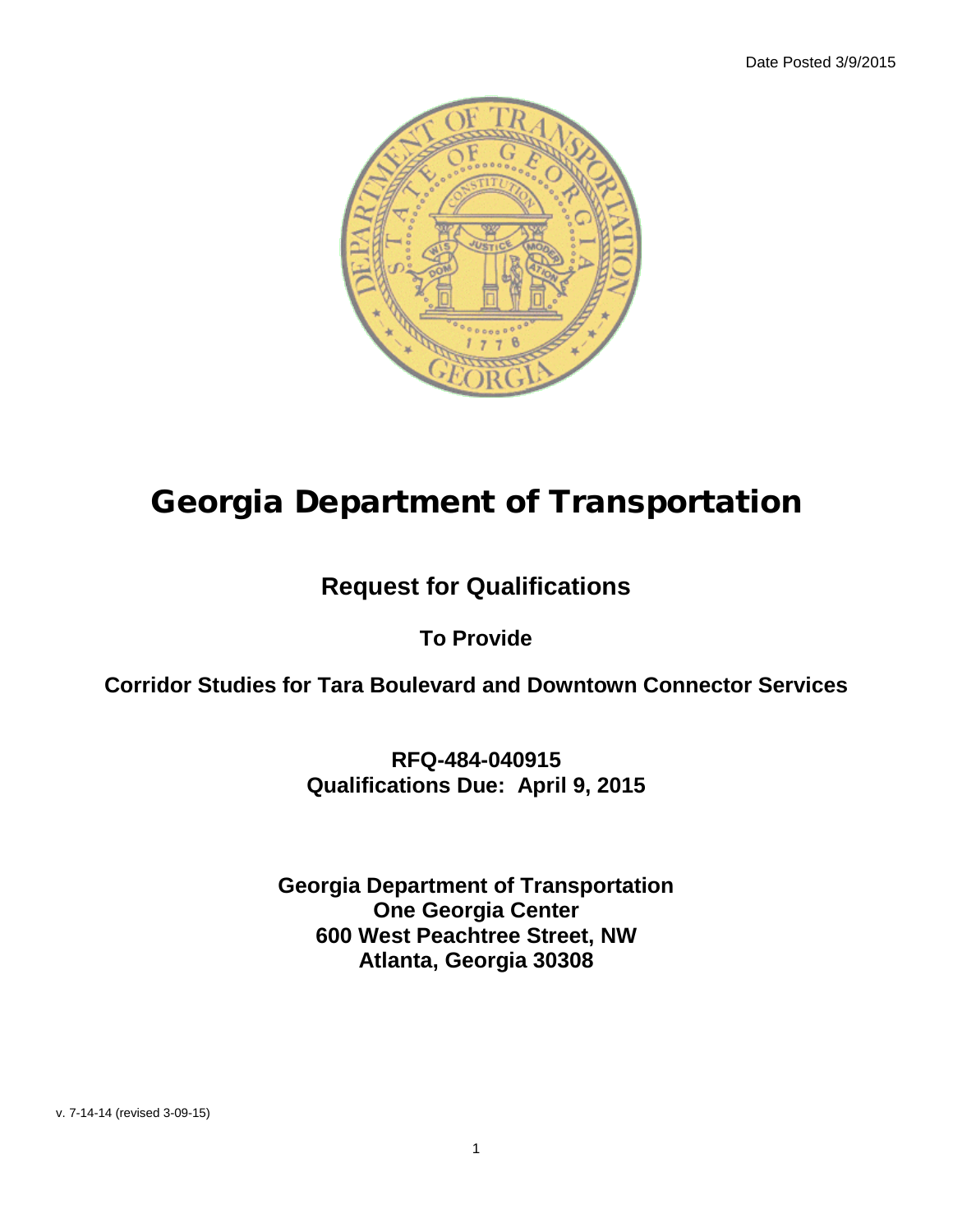## **REQUEST FOR QUALIFICATIONS 484-040915**

## **Corridor Studies for Tara Boulevard and Downtown Connector Services**

#### **I. General Project Information**

#### **A. Overview**

The Georgia Department of Transportation (GDOT) is soliciting Statements of Qualifications (SOQ) from qualified firm(s) or organization(s) to provide Consultant Services for Corridor Studies for Tara Boulevard and Downtown Connector.

| Contract | County(ies)                        | Pl/Project # | <b>Project Description</b>       |
|----------|------------------------------------|--------------|----------------------------------|
|          | <b>CLAYTON</b>                     | 0013206      | TARA BLVD CORRIDOR STUDY 2015    |
|          | COBB.<br>DOUGLAS,<br><b>FULTON</b> | 0013210      | DOWNTOWN CONNECTOR STUDY FY 2015 |

This Request for Qualifications (RFQ) seeks to identify potential providers for the Scope of Services for each project/contract listed in Exhibit I. Firms that respond to this RFQ, and are determined by GDOT to be sufficiently qualified, may be deemed eligible, and invited to offer proposals and/or possibly present and/or interview for these services. All respondents to this RFQ are subject to instructions communicated in this document, and are cautioned to completely review the entire RFQ and follow instructions carefully. GDOT reserves the right to reject any or all Statements of Qualifications or Consultant Plan Proposals, and to waive technicalities and informalities at the discretion of GDOT.

#### **B. IMPORTANT- A RESTRICTION OF COMMUNICATION IS IN EFFECT FOR THIS PROJECT**.

From the advertisement date of this solicitation until successful respondents are selected and the award is made official and announced, firms are not allowed to communicate about this solicitation or scope with any staff of GDOT including the Commissioner and GDOT Board Members, except for the submission of questions as instructed in the RFQ, or with the contact designated in **RFQ Section VIII.C.**, or as provided by any existing work agreement(s). For violation of this provision, GDOT reserves the right to reject the submittal of the offending respondent.

**C. The Georgia Department of Transportation Board has adopted a 15% overall annual goal for DBE participation on all federally funded projects. This goal is not to be considered as a fixed quota, set aside or preference. The DBE goal can be met by prime contracting, sub-contracting, joint-venture or mentor/ protégé relationship.**

Georgia Department of Transportation will monitor and assess each consultant services submittals for their DBE participation and/or good faith effort in promoting equity and opportunity in accordance with the state of Georgia, Department of Transportation Disadvantage Business Program Plan.

For more information on the GDOT DBE Program please contact:

Georgia Department of Transportation Equal Opportunity Division One Georgia Center, 7<sup>th</sup> Floor 600 West Peachtree Street, NW Atlanta, Georgia 30308 Phone: (404) 631-1972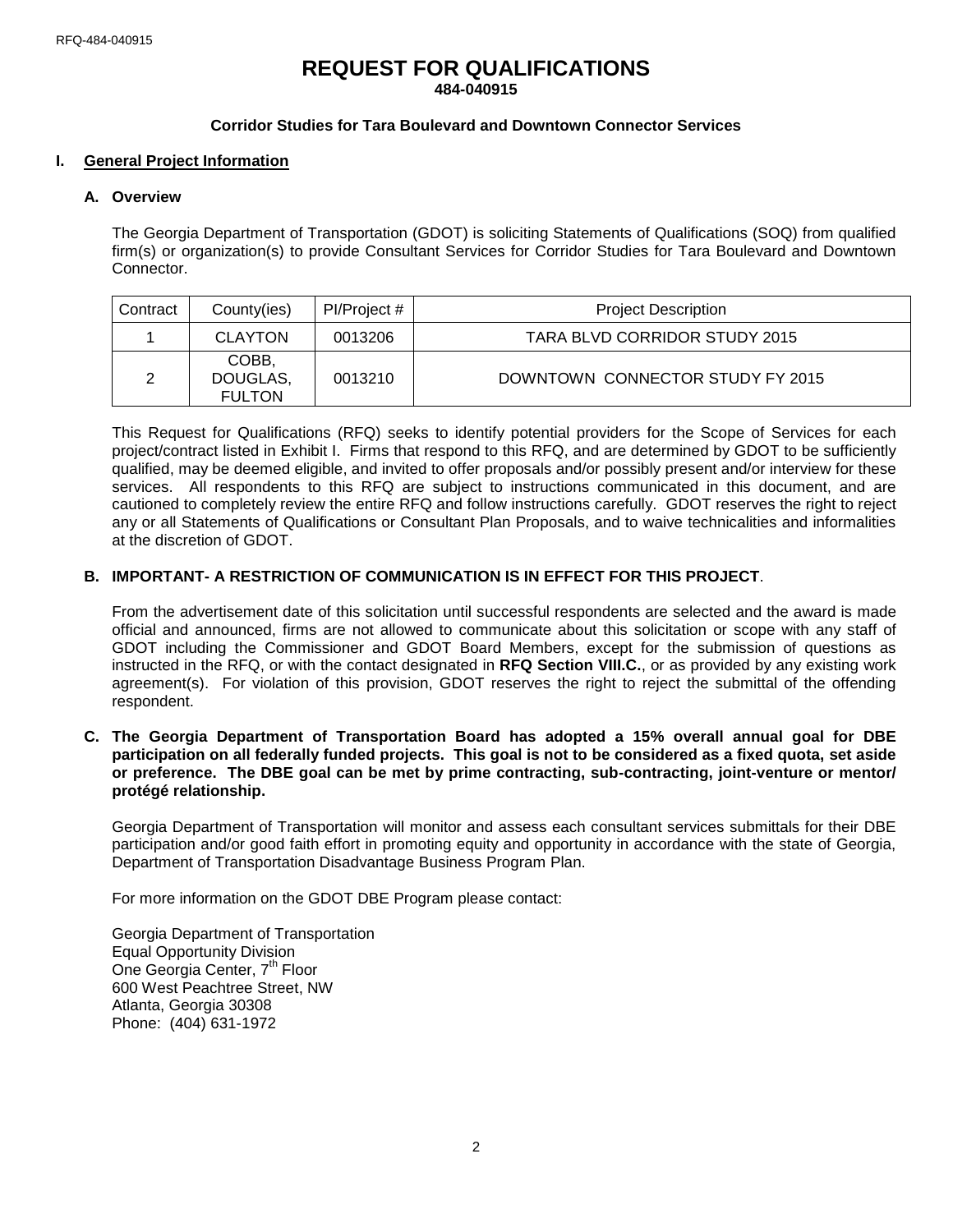#### **D. Scope of Services**

Under the terms of the resulting Agreements, the selected consultants will provide Corridor Studies for Tara Boulevard and Downtown Connector services, for the GDOT Project identified. The anticipated scope of work for the project/contracts is included in **Exhibit I**.

## **E. Contract Term and Types**

GDOT anticipates two (2) contracts: one (1) Project Specific contract to be awarded to one (1) firm, for the project identified in Exhibit 1; Projects/Contract #1 for **Tara Boulevard Corridor Study.** GDOT anticipates that the Contract Type will be paid via Firm Fixed Price and/or Cost Plus Fixed Fee methodology.

One (1) Multi-Phase, Project Specific contract to be awarded to one (1) firm, for the project identified in Exhibit 1; Projects/Contract #2 for **Downtown Connector Corridor Study.** GDOT anticipates that the Contract Type will be paid via Firm Fixed Price and/or Cost Plus Fixed Fee methodology. As a Project Specific contract, it is the Department's intention that the agreement will remain in effect until successful completion of the project.

#### **F. Contract Amount**

The Project Specific contract identified in Exhibit 1; Project/Contract #1 for **Tara Boulevard Corridor Study** amount will be determined via negotiations with the Department. If the Department is unable to reach a satisfactory agreement and at reasonable rates to be paid for the services to be provided, the Department reserves the right to terminate negotiations with the highest scoring finalist and begin negotiations with the next highest scoring finalist.

The Multi-Phase, Project Specific contract identified in Exhibit 1; Project/Contract #2 for **Downtown Connector Corridor Study** will have a minimum of \$25,000.00 and a maximum of \$4,000,000.00. If the Department is unable to reach a satisfactory agreement and at reasonable rates to be paid for the services to be provided, the Department reserves the right to terminate negotiations with the highest scoring finalist and begin negotiations with the next highest scoring finalist.

#### **II. Selection Method**

#### **A. Method of Communication**

All general communication of relevant information regarding this solicitation will be made via the Georgia Procurement Registry (GPR) under RFQ-484-040915. All firms are responsible for checking the GPR on a regular basis for updates, clarifications, and announcements. GDOT reserves the right to communicate via electronic-mail with the primary contact listed in the Statements of Qualifications. Other specific communications will be made as indicated in the remainder of this RFQ.

#### **B. Phase I - Selection of Finalists**

Based on the Statements of Qualifications submitted in response to the projects/contracts listed in this RFQ, the Selection Committee will review the **Experience and Qualifications** and **Resources and Workload Capacity** listed in **Section IV. Selection Criteria for Phase I**. The Selection Committee will discuss the top submittals and the final rankings of the top submittals will be determined. From the final rankings of the top submittals, the Selection Committee will identify three (3) to five (5) firms which will be shortlisted.

All firms must meet the minimum requirements as listed in **Section IV.A.** below.

#### **C. Finalist Notification for Phase II**

Firms selected and shortlisted as finalists will receive notification and final instructions from GDOT regarding the **Phase II – Technical Approach** response.

#### **D. Phase II - Finalists Response on Technical Approach and Past Performance**

GDOT will request a written proposal of the three (3) to five (5) finalist firms for each project/contract. GDOT reserves the right to request a presentation/interview on any project/contract as determined in its best interests;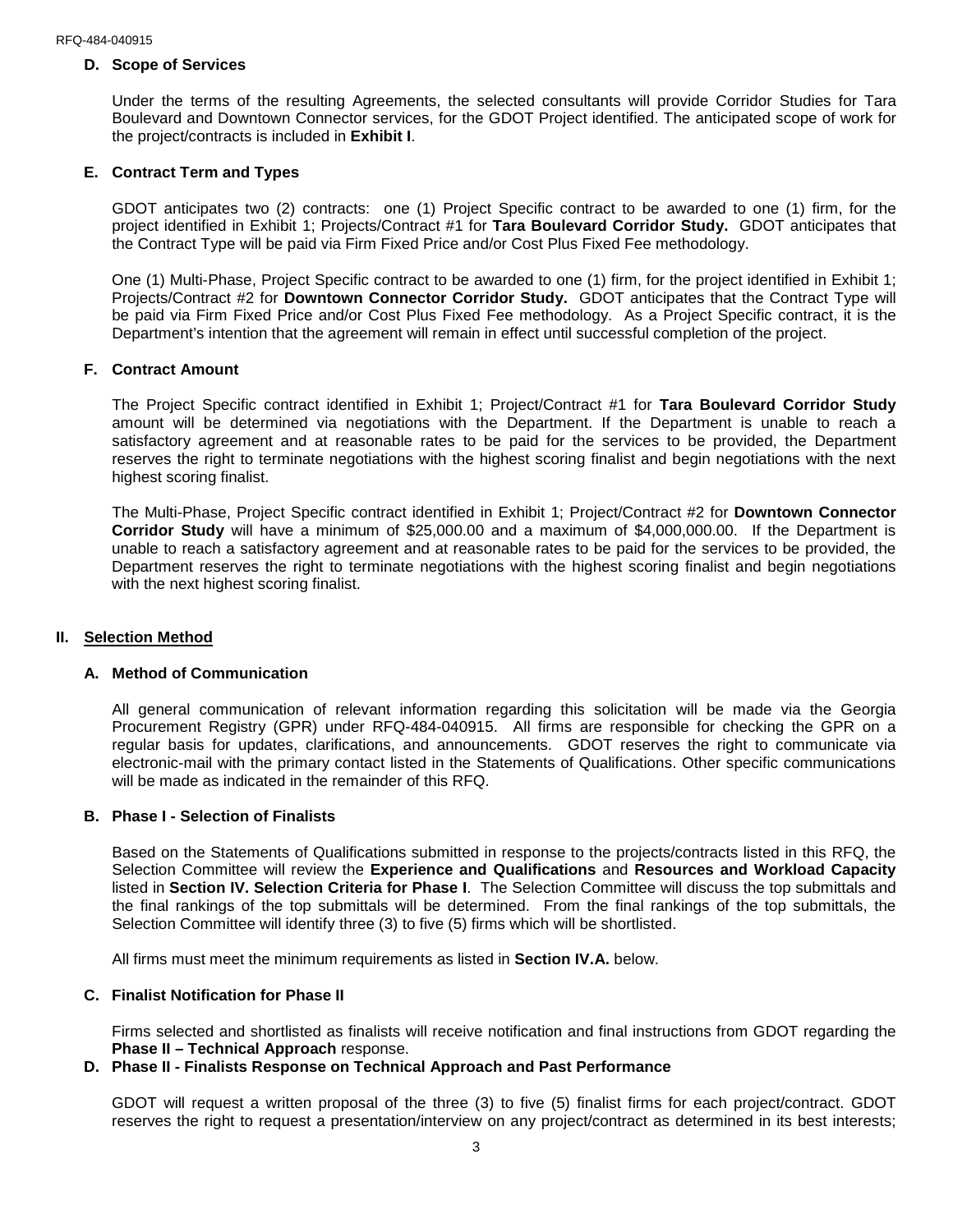however, this additional requirement shall typically be reserved for the most complex projects. Each finalist firm shall be notified in writing and informed of the proposal due date. Any additional detailed proposal instructions and requirements, beyond that provided in **Section V. Selection Criteria for Phase II**, for the finalists will be provided in the Finalist Notification. All members of the Selection Committee will review the written proposal (and will attend the presentation/interview if so chosen). **Firms shall not address any questions, prior to the award announcement, to anyone other than the designated contact.**

#### **E. Final Selection**

Final selection will be determined by carrying the scores from **Phase I** forward for each Finalist and by evaluating the **Technical Approach** and **Past Performance** criteria for **Phase II**. The Selection Committee will discuss the Finalist's Phase II Responses and the final rankings will be determined.

Negotiations will then be initiated with the top-ranked firm(s) to finalize the terms and conditions of the contract(s), including the fees to be paid. In the event a satisfactory agreement cannot be reached with the highest-ranking firm(s), GDOT will formally terminate the negotiations and possibly enter into negotiations with the second highest-ranking firm, and so on in turn until a mutual agreement is established and GDOT awards a contract. The final form of the contract shall be developed by GDOT.

#### **III. Schedule of Events**

The following Schedule of Events represents GDOT's best estimate of the Schedule that will be followed. All times indicated are prevailing times in Atlanta, Georgia. GDOT reserves the right to adjust the Schedule as GDOT deems necessary.

| <b>PHASE I</b>                                                                                  | <b>DATE</b> | <b>TIME</b> |
|-------------------------------------------------------------------------------------------------|-------------|-------------|
| a. GDOT issues public advertisement of RFQ-484-040915                                           | 3/09/2015   |             |
| Deadline for submission of written questions and requests for clarification<br>b.               | 3/27/2015   | $2:00$ PM   |
| Deadline for submission of Statements of Qualifications<br>C.                                   | 4/09/2015   | $2:00$ PM   |
| d. GDOT completes evaluation and issues notification and other information to<br>finalist firms | TBD         |             |
| <b>PHASE II</b>                                                                                 |             |             |
| e. Deadline for submission of written questions from finalists                                  | TBD         | $2:00$ PM   |
| f. Phase II Response of Finalist firms due                                                      | TBD         | TBA         |

#### **IV. Selection Criteria for Phase I - Criteria for Evaluation of Statements of Qualifications**

#### **A. Area Class Requirements and Certification**

Presented teams must be prequalified in the indicated Area Class(es) in order to be evaluated. Required proof of prequalification shall be submitted as indicated in **Section VI.B.4.** below. All Submittals will be pre-screened to verify that the Prime consultant has the required Area Class(es) and that the overall team has the required Area Class(es). Any submittal in which the Prime consultant or the overall team area class requirements are not met will be disqualified from further consideration.

Each submittal will require a certification to allow the Department to analyze risks in determining if any Firm should be ineligible for award. The certification shall cover a wide variety of information. Any firm which responds in any potentially concerning manner must provide additional information as directed herein for consideration by GDOT to determine if Firm is eligible for award.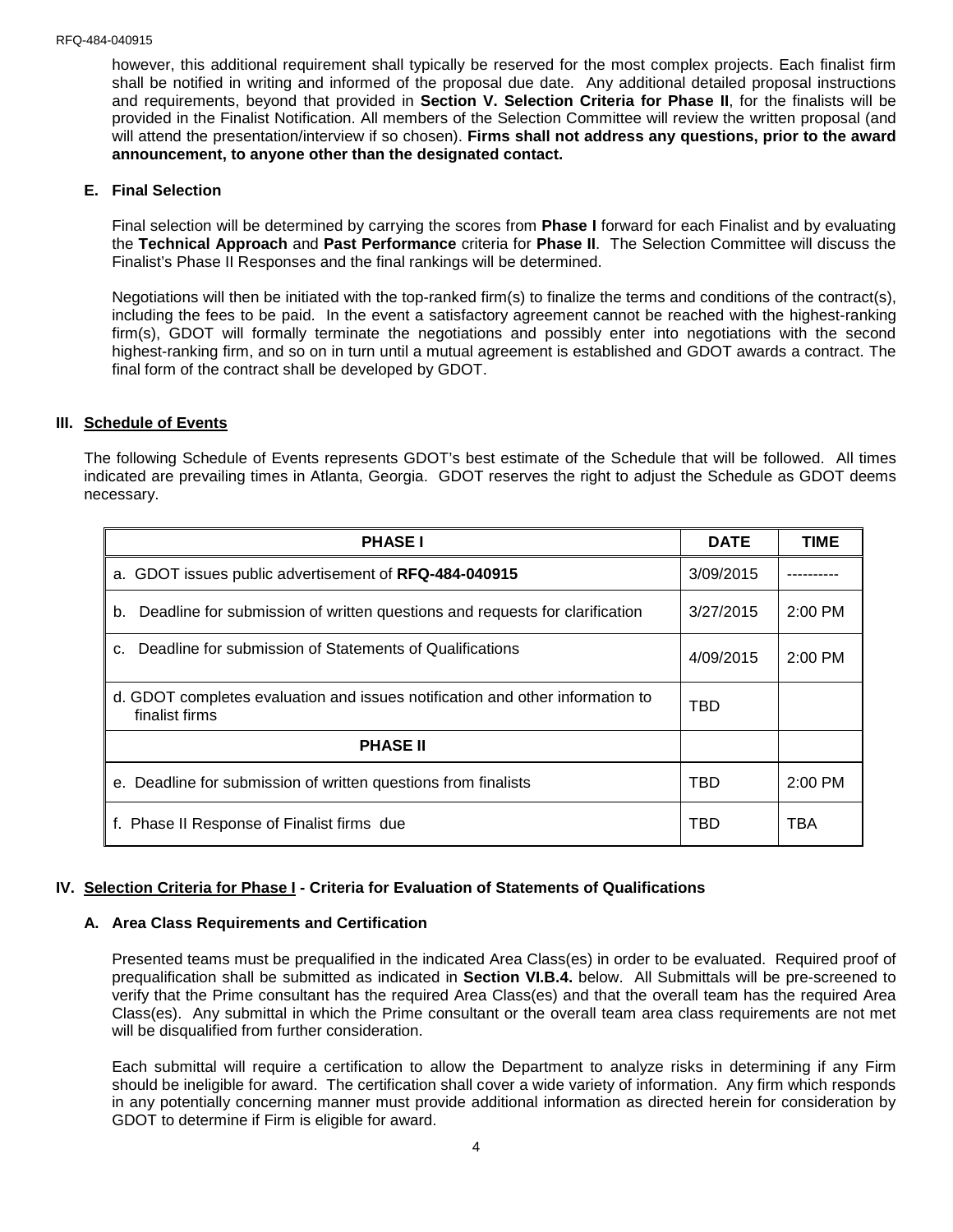## **B. Project Manager, Key Team Leader(s) and Prime's Experience and Qualifications – 20%**

The Selection Committee will evaluate all firms on their Experience and Qualifications, which shall account for a total of twenty (20%) percent of the total evaluation. **The following criteria for scoring Phase I of the evaluation will be utilized to determine which firms are shortlisted:**

- Project Manager education, registration, relevant engineering experience, relevant project management experience, experience in utilizing GDOT specific processes, manuals, or guidance.
- Key Team Leaders' education, registration, relevant technical experience, and relevant experience in utilizing GDOT specific processes, manuals, or guidance.
- Prime Consultant's experience for the previous five (5) years in delivering projects of similar complexity, size, scope, and function.

## **C. Project Manager, Key Team Leader(s) and Prime's Resources and Workload Capacity – 30%**

The Selection Committee will evaluate all firms on their Resources availability and Workload Capacity which shall account for a total of thirty (30%) percent of the total evaluation. **The following criteria for scoring the Resources and Workload Capacity will be utilized to determine which firms are shortlisted:**

- Project Manager Workload
- Workload capacity of Key Team Leader(s)
- Resources dedicated to delivering project
- Ability to Meet Project Schedule

## **V. Selection Criteria for Phase II - Criteria for Evaluation of Technical Approach and Past Performance**

#### **A. Technical Approach – 40%**

The Selection Committee will evaluate the shortlisted firms (Finalists) on their Technical Approach, which shall account for a total of forty (40%) percent. The Selection Committee shall utilize the following additional criteria for scoring Phase II of the evaluation to determine the highest ranked/most qualified **(NOTE: Scores from Phase I will be carried forward and combined with the scores from the Phase II to determine the final ranking of Finalists)**:

- Technical approach to delivering the project (including design concepts and use of alternative methods).
- Provide any specific qualifications, skills, or knowledge which your firm has which could benefit the project, and your ability and willingness to meet time requirements.

#### **B. Past Performance – 10%**

The Selection Committee may consider information provided via references provided for relevant projects, knowledge any selection committee member has of performance on relevant projects, and performance evaluations or knowledge presented on GDOT projects. The Selection Committee will consider all factors in their totality and score from 0 to 10 when arriving at a final score for the Past Performance.

#### **VI. Instructions for Content and Preparation of Statements of Qualifications – Phase I Response**

**The Statements of Qualifications submittal must be submitted in accordance with the instructions provided in Section VIII, and must be organized, categorized using the same headings (in red), and numbered and lettered exactly as outlined below, and must be responsive to all requested information. For the sections in which page number limits are stated, each section with a stated limit must begin on a new page and end on the last page allowed for the section. It is not allowed to begin new sections on a page allowed for a previous section, if applicable. This will enable the Department to ensure compliance with the page limitations.**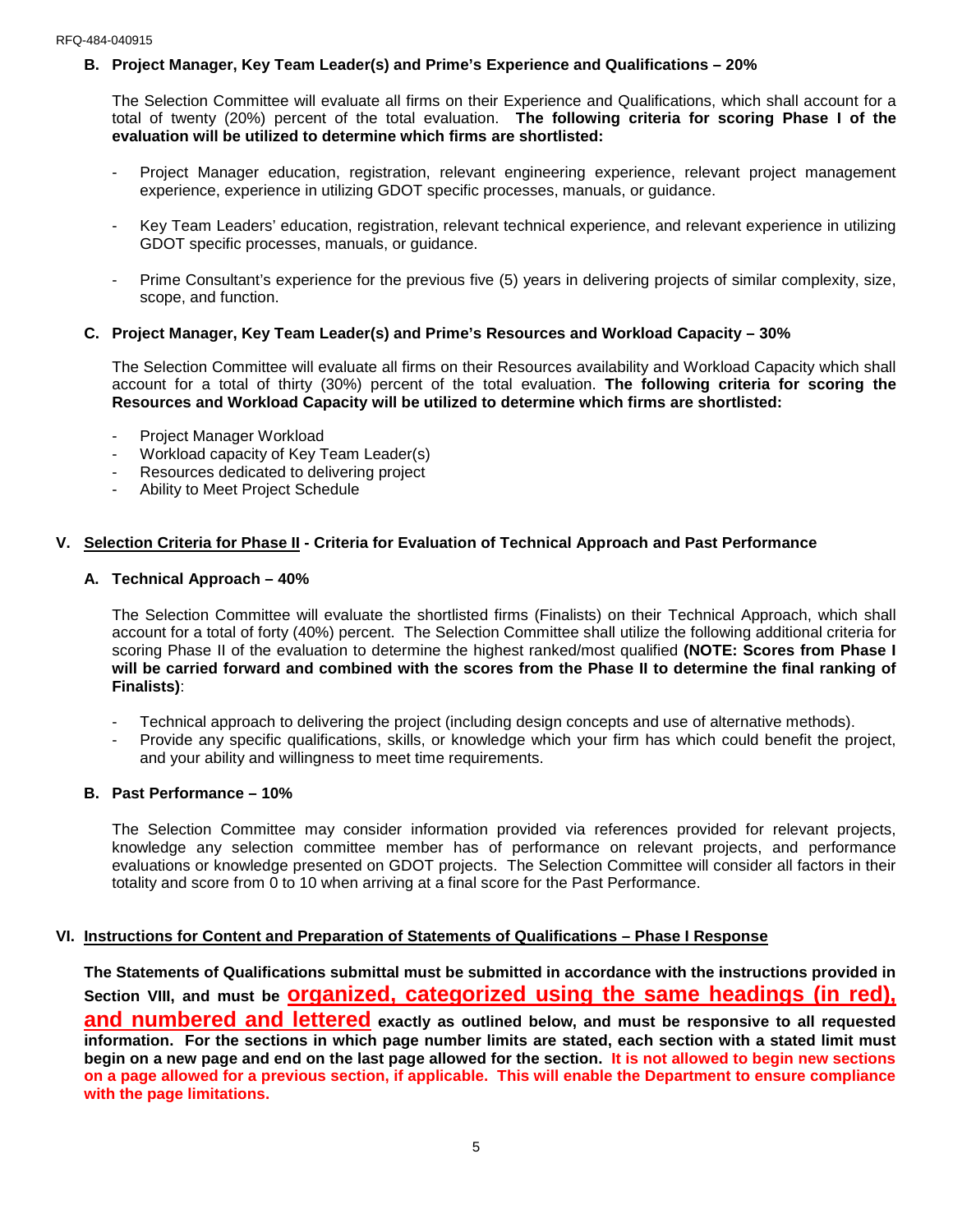**Cover page** – Each submittal must have a separate cover page for each copy of each submittal and each must list the RFQ#, RFQ Title, proposing firm's full legal name and the specific project contract being submitted on to include the Project Numbers, PI Numbers, Count(ies), and Description.

#### **A. Administrative Requirements**

**It is required to submit the information below for each copy of each submittal. This is general information and will not be scored but may be used to determine eligibility for selection.**

- 1. Basic company information:
	- a. Company name.
	- b. Company Headquarter Address.
	- c. Contact Information Name and all contact information (telephone number(s) and e-mail address) of primary proposing contact (this will be the individual with whom the Department will direct all communications).
	- d. Company website (if available).
	- e. Georgia Addresses Identify and provide addresses for the offices located in the State of Georgia.
	- f. Staff List the number and disciplines of staff members employed in each office in the State of Georgia.
	- g. Ownership Provide form of ownership, including state of residency or incorporation, and number of years in business. Is the Offeror a sole proprietorship, partnership, corporation, limited liability Corporation, or other structure?
- 2. Certification Form Complete the Certification Form (*Exhibit "II" enclosed with RFQ*), and provide a notarized original within the firm's Statement of Qualifications. This is to be submitted for the Prime **ONLY**.
- 3. Georgia Security and Immigration Compliance Act Affidavit Complete the form *(Exhibit "III" enclosed with RFQ),* and provide a notarized original within the firm's Statement of Qualifications. This is to be submitted for the Prime **ONLY**.
- 4. Addenda Signed cover page of any Addenda issued for the Prime **ONLY**.

#### **B. Experience and Qualifications**

- 1. Project Manager Provide information pertaining to the project manager, including but not limited to:
	- a. Education.
	- b. Registration (if necessary and applicable.)
	- c. Relevant engineering experience.
	- d. Relevant project management experience for projects of similar complexity, size, scope, and function (no more than five (5) projects).
	- e. Relevant experience utilizing GDOT specific processes, manuals, or guidance (Plan Development Process, Design Policy, Environmental Procedures Manual, etc.).

#### **This information is limited to two pages maximum.**

- 2. Key Team Leaders Provide experience of Key Team Leaders (defined as those individuals who oversee project areas determined as particularly important to each specific project) (refer to the Project Description in **Exhibit I, specifically Section 7** for the list of Key Team Leaders for each Project). For each Key Team Leader identified provide:
	- a. Education.
	- b. Registration (if necessary and applicable.)
	- c. Relevant experience in the applicable resource area (on no more than three (3) of the most relevant projects).
	- d. Relevant experience utilizing GDOT specific processes, manuals, or guidance (PDP, Design Policy, Environmental Procedures Manual, etc.) which are specific to the key resource area.

**This information is limited to one page maximum for each Key Team Leader identified in Section 7 of each Exhibit I. Respondents submitting more than one page for each Key Team Leader identified will be subject to disqualification.**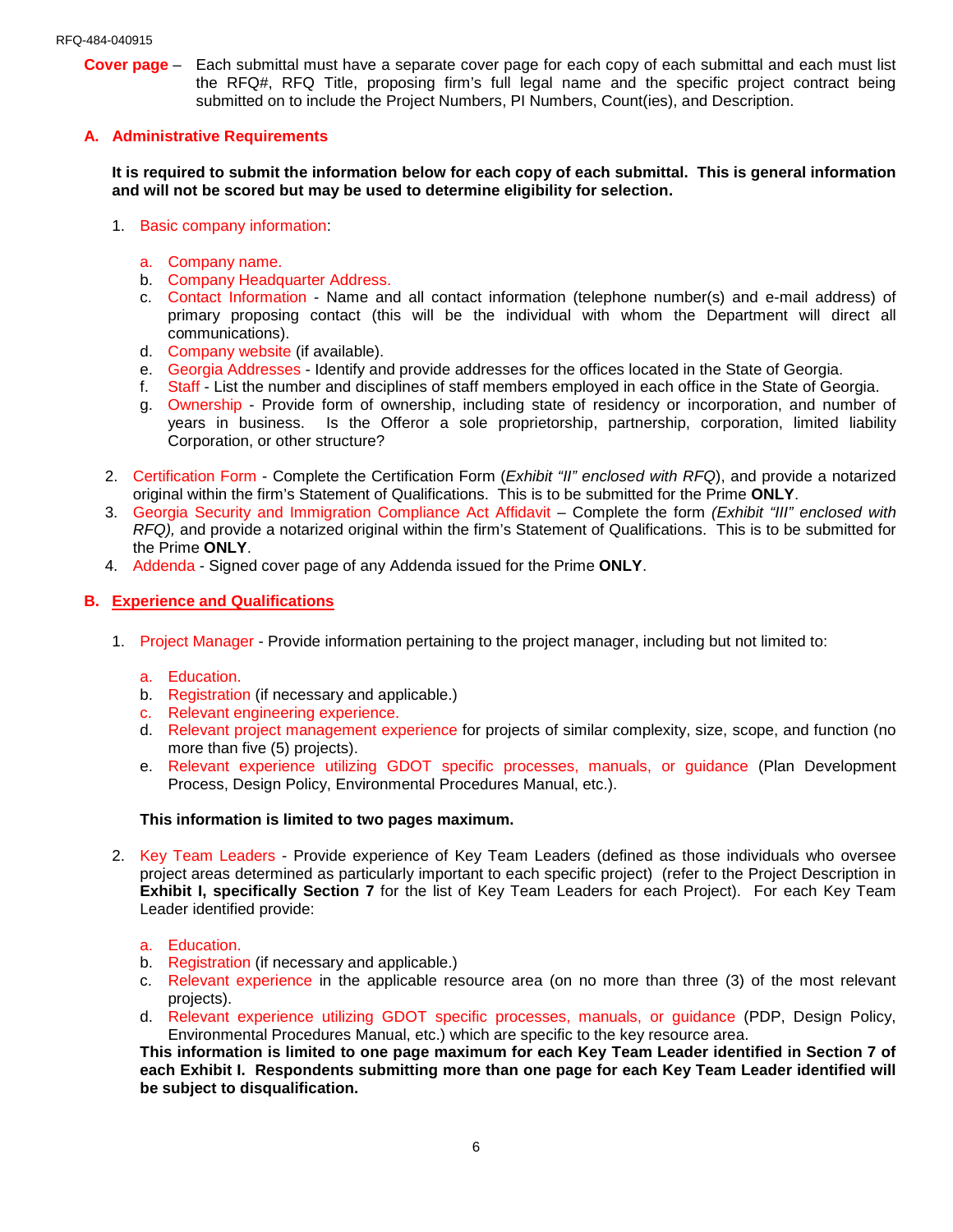#### RFQ-484-040915

- 3. Prime Experience Provide information on the prime's experience and ability in delivering effective services for projects of similar complexity, size, scope, and function for the previous five (5) years. Describe no more than five (5) projects, in order of most relevant to least relevant, which demonstrate the firm's capabilities to provide services for GDOT. For each project, the following information should be provided:
	- a. Client name, project location and dates during which services were performed.
	- b. Description of overall project and services performed by your firm.
	- c. Duration of project services provided by your firm, and overall project budget.
	- d. Experience utilizing GDOT specific processes, manuals, or guidance (PDP, Design Policy, Environmental Procedures Manual, etc.)
	- e. Client(s) current contact information including contact names and telephone numbers.
	- f. Involvement of Key Team Leaders on the projects.

#### **This information is limited to two pages maximum.**

**4.** Area Class Summary Form and Notice of Professional Consultant Qualifications - Prime Consultants are defined as the firm submitting the Statement of Qualifications and the firm with whom GDOT will contract. The Team is defined as the Prime Consultant and their sub-consultants, who are considered team members. Prime Consultants and their sub-consultant team members must meet the Area Class requirements listed in Exhibit I for each project on which they apply. In regards to the required Area Classes, for each project/contract on which they apply, respondents should submit a summary form (example provided in Exhibit IV) which details the required area classes for the Prime Consultant and all sub-consultants or jointventure of consultants on the team listed in the Statement of Qualifications. The area classes and firm's meeting the area classes listed on the summary form must meet all required area classes or the team will be disqualified. If a team member's prequalification will expire prior to the due date of the SOQs, documentation must be provided which shows that the firm has submitted its application for prequalification prior to the SOQ due date. The team must maintain its prequalification certification in order to be considered eligible for award if selected. **Additionally, respondents should submit the Notice of Professional Consultant Qualifications (for the Prime Consultant and all s for each project) issued by GDOT and attach after the Area Class summary form.**

**This information is limited to the one page for the Area Class table (unless the project needs require an extensive list of area classes) and the required Notice of Professional Consultant Qualifications.**

#### **C. Resources/Workload Capacity**

- 1. Overall Resources Provide information regarding the overall resources dedicated to delivering the specific project, including:
	- a. Organizational chart which identifies the project manager, prime, Key Team Leaders, support personnel, and reporting structure.
	- b. Primary Office Identify and discuss the primary office which will be responsible for handling the specific project and the number and types of staff within the office and how this office could benefit the project and promote efficiency.
	- **c.** Narrative on Additional Resource Areas and Ability Respondents are also allowed one page to provide information regarding additional resource areas identified as important to the project, to discuss how the key areas will integrate and work together on the project, to discuss any information which is pertinent to these areas, to provide a narrative regarding how the organization of the team, including the PM and Key Team Leaders can deliver the project on schedule given their workload capacity. (GDOT recognizes that some individuals may be able to meet the schedule while carrying heavier project loads.) Respondents may discuss the advantages of your team and the abilities of the team members which will enable the project to meet the proposed schedule as identified in **Exhibit I** (where applicable). If there is no proposed schedule, discuss the advantages of the team and the abilities of the team members which will enable the project to move as expeditiously as possible. **Respondents submitting more than the one additional page allowed, will be subject to disqualification.**
- 2. Project Manager Commitment Table Provide a list of ALL projects (GDOT, other governments and private contracts – Information may be validated and any firm determined not to be listing all projects may be subject to disqualification) on which the proposed project manager is currently committed, to enable the Department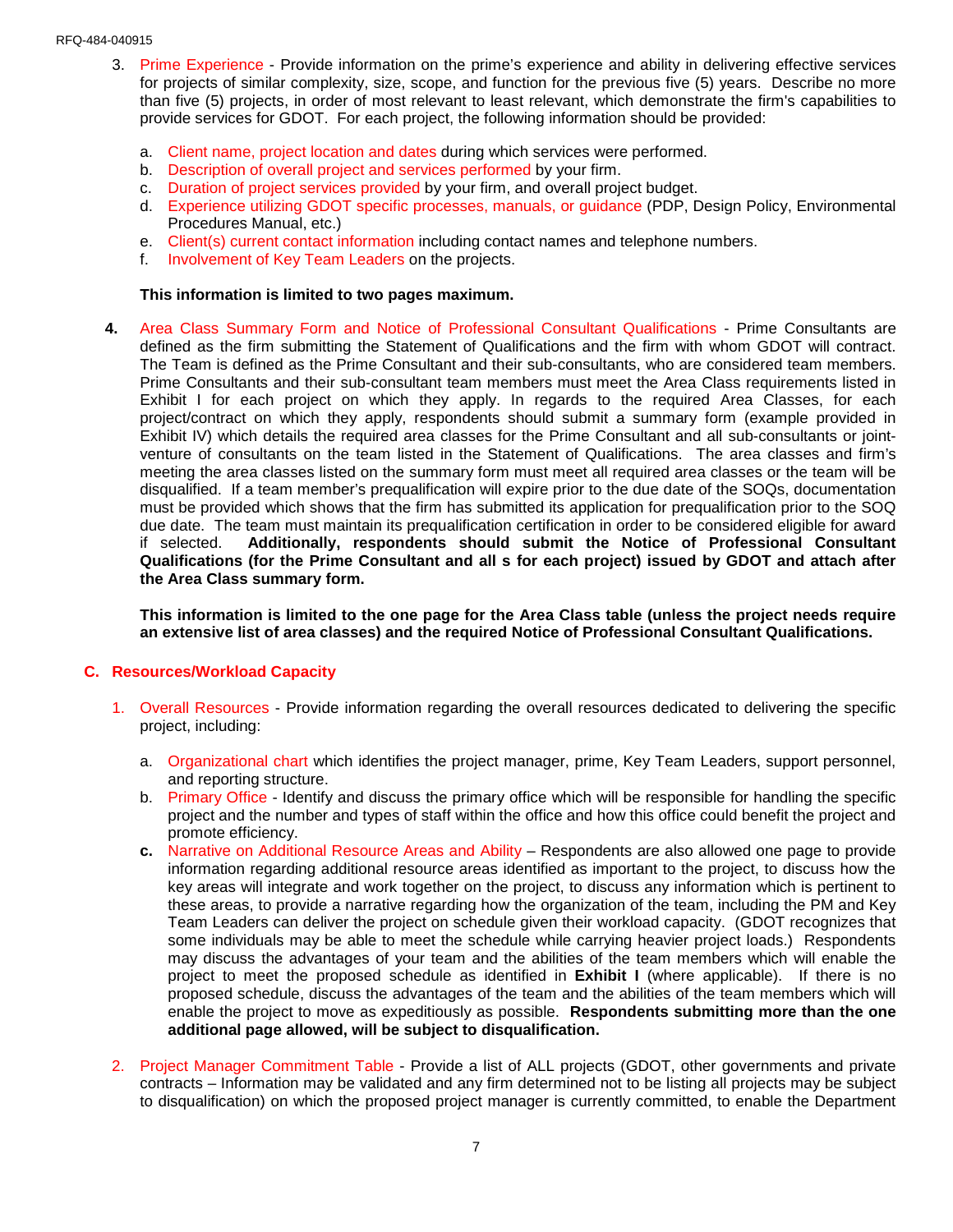to ascertain the project manager's availability. Utilize a table similar to the following format with a minimum of all criteria indicated to provide the requested information:

| Project<br>Manager | PI/Project # for GDOT<br>Projects/Name of<br>Customer for Non-GDOT<br>Projects | Role of PM   Project<br>on Project | Description | Current Phase<br>of Project | Current Status of<br>Project | Time<br>Monthly<br>Commitment in<br>Hours |
|--------------------|--------------------------------------------------------------------------------|------------------------------------|-------------|-----------------------------|------------------------------|-------------------------------------------|
|                    |                                                                                |                                    |             |                             |                              |                                           |
|                    |                                                                                |                                    |             |                             |                              |                                           |
|                    |                                                                                |                                    |             |                             |                              |                                           |

3. Key Team Leader Project Commitment Table - Provide a table similar to the below, with a minimum of all criteria indicated, which identifies ALL projects the Key Team Leaders (refer to the Project Description in **Exhibit I**, specifically **Section 7** for the list of Key Team Leaders for each Project) are committed on to enable the Department to ascertain the available capacity.

| Key<br>Team<br>∟eader | PI/Project # for GDOT<br>Projects/Name of<br>Customer for Non-GDOT<br>Projects | Role of Key<br>Team<br>Leader on<br>Project | Project<br>Description | <b>Current Phase</b><br>of Project | <b>Current Status of</b><br>Project | Monthly Time<br>Commitment in<br><b>Hours</b> |
|-----------------------|--------------------------------------------------------------------------------|---------------------------------------------|------------------------|------------------------------------|-------------------------------------|-----------------------------------------------|
|                       |                                                                                |                                             |                        |                                    |                                     |                                               |
|                       |                                                                                |                                             |                        |                                    |                                     |                                               |
|                       |                                                                                |                                             |                        |                                    |                                     |                                               |

**This information is limited to the organization chart, one page of text (for the Primary Office and Narrative on Ability discussion), and the tables.**

## **VII. Instructions for Preparing Technical Approach and Past Performance Response – Phase II Response**

**The following information will only be requested of the shortlisted firms. The Selection Committee will evaluate the shortlisted firms using the information provided as requested below (NOTE: Scores from Phase I will be carried forward to Phase II).** 

**The Phase II response must be submitted in accordance with the instructions provided in Section IX, and must be organized, categorized using the same headings (in red), and numbered and lettered exactly as outlined below, and must be responsive to all requested information. For the sections in which page number limits are stated, each section with a stated limit must begin on a new page and end on the last page allowed for the section. It is not allowed to begin new sections on a page allowed for a previous section, if applicable. This will enable the Department to ensure compliance with the page limitations.**

**Phase II Cover page** – Each submittal must have a separate cover page for each copy of the Phase II submittal and each must indicate the response is for Phase II, list the RFQ#, RFQ Title, proposing firm's full legal name and the specific project contract being submitted on to include the Project Numbers, PI Numbers, Count(ies), and Description.

## **A. Technical Approach**

Provide any unique technical approaches your firm offers relative to addressing management of the project. Identify any unique challenges of the project and how your firm intends to mitigate these challenges, including quality control, quality assurance procedures. Provide any specific qualifications, skills, knowledge of the project and project area which may uniquely benefit the firm and project.

#### **This information will be limited to a maximum of three (3) pages.**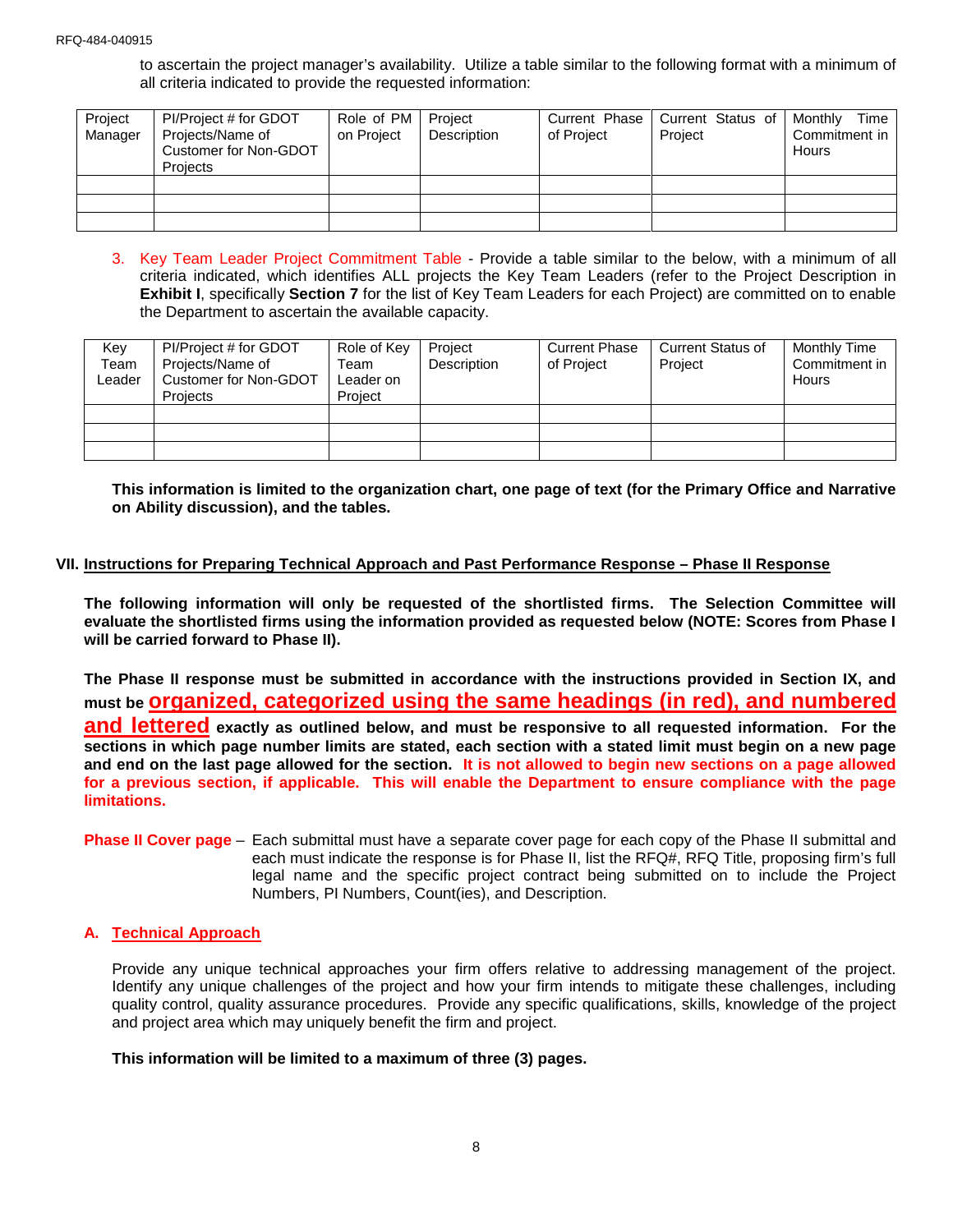#### **B. Past Performance**

#### **No additional information should be submitted to fulfill this requirement. Information from the relevant projects listed as well as information on file with the Department will be used to fulfill this requirement.**

Past performance may be evaluated through the checking of project references for the proposed project manager as well as the firm. The Department will check these references at random. For this reason, attention should be paid to the references provided to ensure that the contact information provided is accurate and the individual references are reachable. Other past performance information which may be utilized includes GDOT consultant performance ratings as well as knowledge that any member of the Selection Committee has pertaining to the past performance of the firm on any project.

#### **VIII.Instructions for Submittal for Phase I - Statements of Qualifications**

- A. There are two (2) submittals required. Submittal #1 must follow the format and meet the content requirements identified in **Section VI**, entitled **Instructions for Content and Preparation of Statements of Qualifications –** Phase I Response. Respondents must submit one original and five identical copies. Submittal #2 is an electronic version of Submittal #1 which allows for GDOT to maintain the files electronically. The original and each copy of Submittal #1 should be stapled separately. The original and each copy of Submittal #1 should be bound together using a binder clip or other similar fashion which allows the individual copies to be separated and distributed easily to Selection Committee Members. See **Attachment 1** for a summary of how the submittals should be prepared.
- B. Submittals must be typed on standard (8½" x 11") paper. The pages should be numbered, however, submittal pages will be counted by section to determine compliance with page limits. Responses are limited to the page counts indicated in each section and should be double-sided using a minimum of size 11 font. Page counts will be determined by pages with print on them, not by the physical piece of paper. For example, a piece of paper which has print on both sides, shall be considered two pages while a piece of paper with print on only one side would be considered a single page. Each Statement of Qualifications shall be prepared simply and economically as indicated above. Fancy bindings, colored displays, and promotional materials are not desired. Emphasis must be on completeness, relevance, and clarity of content.

**NOTE:** Additional pages other than what has been specified above in each section **should not be included and will be grounds for disqualification**.

Submittals must be sealed in an opaque envelope or box, and reference **RFQ-484-040915 and the words "STATEMENT OF QUALIFICATIONS"** must be clearly indicated on the outside of all of the envelopes or boxes. Statements of Qualifications **must be physically received by GDOT** prior to the deadline indicated in the Schedule of Events (*Section III of RFQ*) at the exact address below:

> Georgia Department of Transportation (GDOT) Attention: Rhonda Ligon Transportation Services Procurement One Georgia Center, 19<sup>th</sup> Floor 600 West Peachtree Street, NW Atlanta, Georgia 30308

#### **No submittals will be accepted after the time and date set for receipt.**

Statements of Qualifications submitted via facsimile or e-mail will be rejected. All expenses for preparing and submitting responses are the sole cost of the party submitting the response. GDOT is not obligated to any party to reimburse such expenses. All submittals upon receipt become the property of GDOT. Labeling information provided in submittals "proprietary" or "confidential", or any other designation of restricted use will not protect the information from public view. Subject to the provisions of the Open Records Act, the details of the proposal documents will remain confidential until final award.

GDOT reserves the right, in its sole discretion, to waive any technicalities associated with this submittal if deemed in the best interest of the State.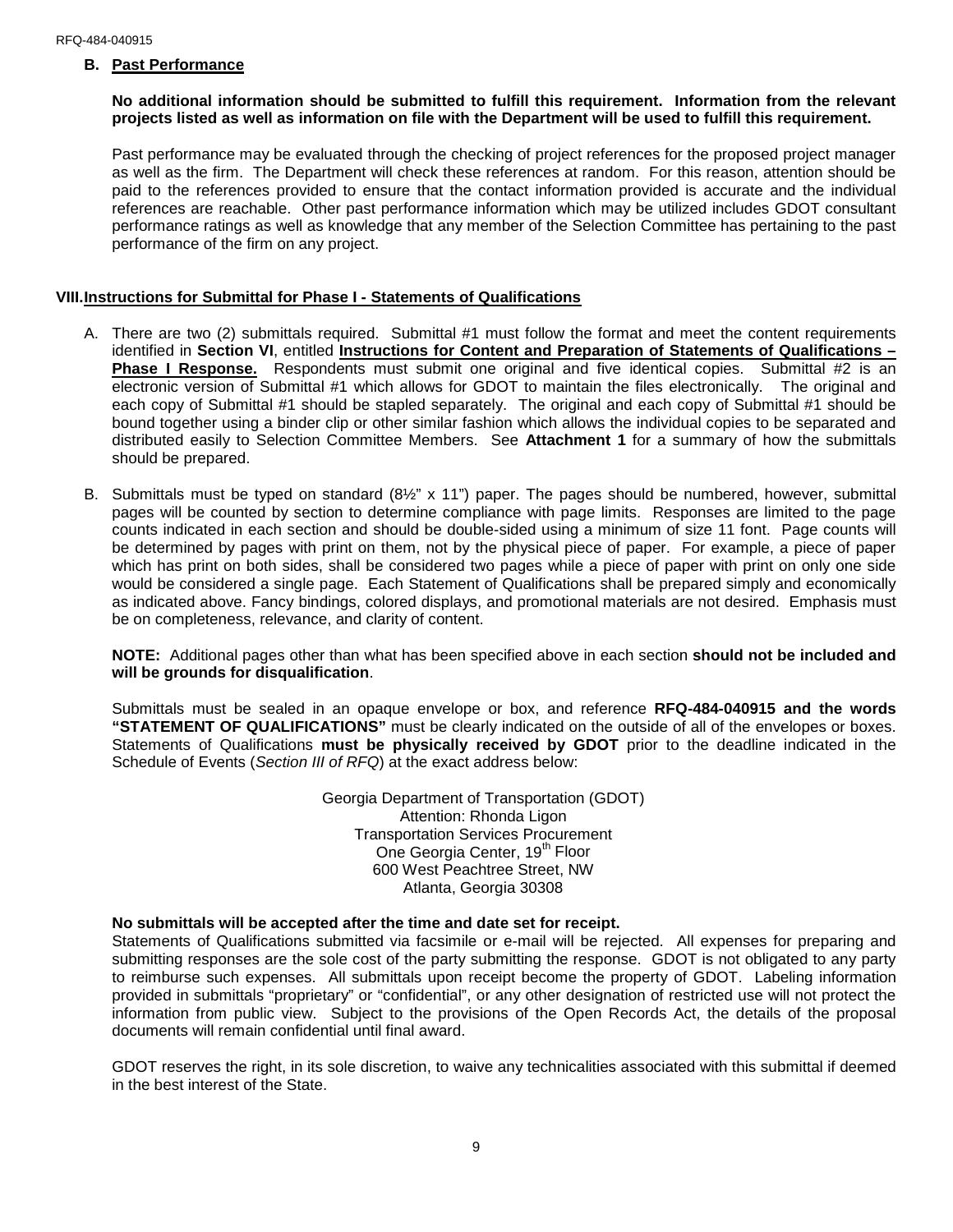#### C. **Questions and Requests for Clarification**

Questions about any aspect of the RFQ, or the project, shall be submitted in writing via e-mail to: Rhonda Ligon**, e-mail: rligon@dot.ga.gov.** The deadlines for submission of questions relating to the RFQ are the times and dates shown in the (**Schedule of Events- Section III***).* From the issue date of this solicitation until a successful proposer is selected and the award is made official and announced, respondents are subject to the Restriction of Communication in **Section I.B.**

#### **IX. Instructions for Submittal for Phase II – Technical Approach and Past Performance Response**

## **THESE INSTRUCTIONS ARE INTENDED SOLELY FOR THOSE FIRMS IDENTIFIED AND NOTIFIED AS FINALISTS. Final Instructions will be provided to the Finalists in the notification.**

- A. There are two (2) submittals required. Submittal #1 must follow the format and meet the content requirements identified in **Section VII**, entitled **Instructions for Preparing Technical Approach and Past Performance Response – Phase II Response.** Respondents must submit one original and five identical copies. Submittal #2 is an electronic version of Submittal #1 which allows for GDOT to maintain the files electronically. The original and each copy of Submittal #1 should be stapled separately. The original and each copy of Submittal #1 should be bound together using a binder clip or other similar fashion which allows the individual copies to be separated and distributed easily to Selection Committee Members.
- B. Submittals must be typed on standard (8½" x 11") paper. The pages should be numbered, however, submittal pages will be counted by section to determine compliance with page limits. Responses are limited to the page counts indicated in each section and should be double-sided using a minimum of size 11 font. Page counts will be determined by pages with print on them, not by the physical piece of paper. For example, a piece of paper which has print on both sides, shall be considered two pages while a piece of paper with print on only one side would be considered a single page. Each Statement of Qualifications shall be prepared simply and economically as indicated above. Fancy bindings, colored displays, and promotional materials are not desired. Emphasis must be on completeness, relevance, and clarity of content.

**NOTE:** Additional pages other than what has been specified above in each section **should not be included and will be grounds for disqualification**.

C. Submittals must be sealed in an opaque envelope or box, and reference **RFQ 484-040915 and the words "PHASE II RESPONSE"** must be clearly indicated on the outside of all of the envelopes or boxes. Statements of Qualifications **must be physically received by GDOT** prior to the deadline indicated in the Notice to Finalists at the exact address below:

> Georgia Department of Transportation (GDOT) Attention: Rhonda Ligon Transportation Services Procurement One Georgia Center, 19<sup>th</sup> Floor 600 West Peachtree Street, NW Atlanta, Georgia 30308

#### **No submittals will be accepted after the time and date set for receipt.**

Responses submitted via facsimile or e-mail will be rejected. All expenses for preparing and submitting responses are the sole cost of the party submitting the response. GDOT is not obligated to any party to reimburse such expenses. All submittals upon receipt become the property of GDOT. Labeling information provided in submittals "proprietary" or "confidential", or any other designation of restricted use will not protect the information from public view. Subject to the provisions of the Open Records Act, the details of the proposal documents will remain confidential until final award.

GDOT reserves the right, in its sole discretion, to waive any technicalities associated with this submittal if deemed in the best interest of the State.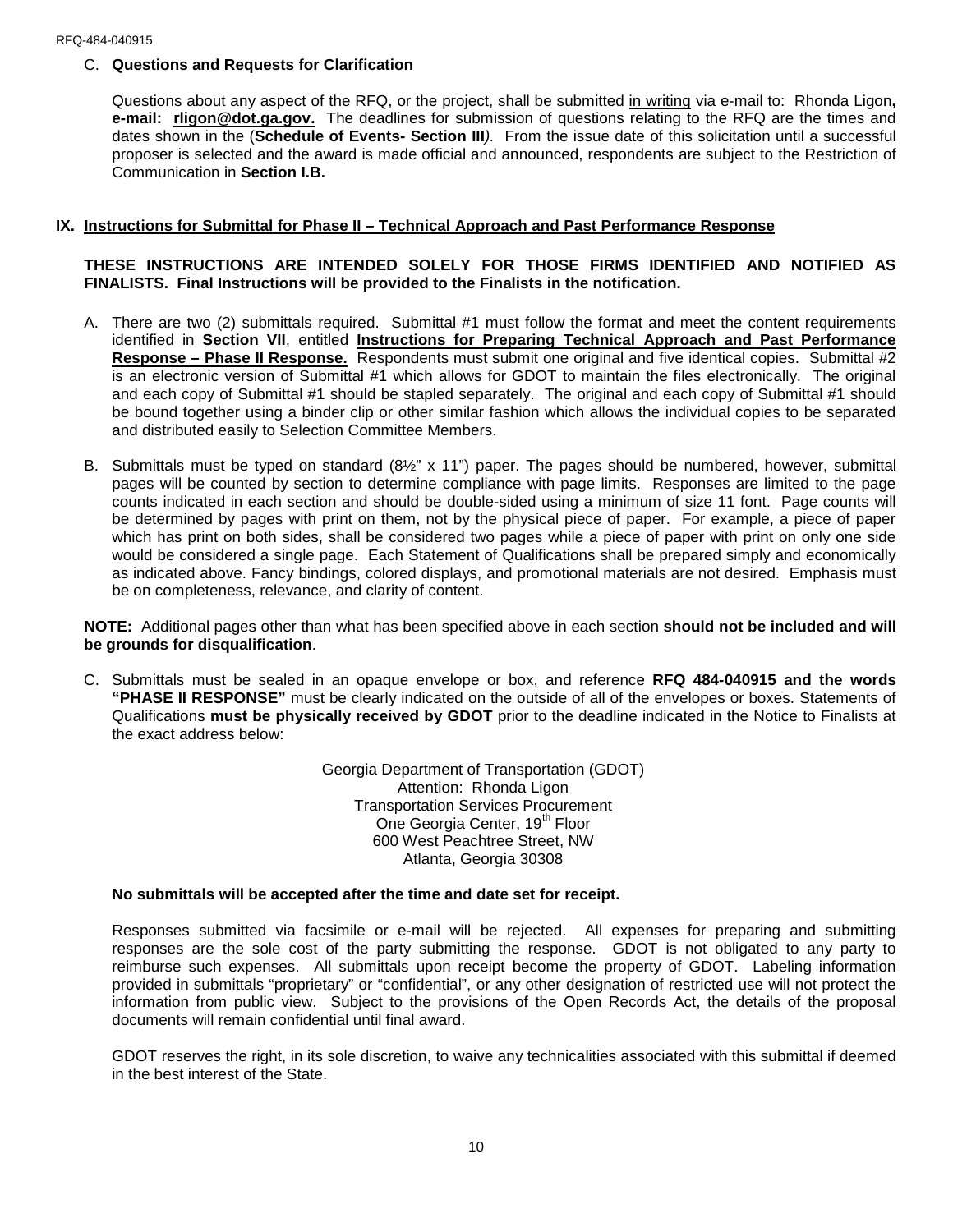#### **D. Questions and Requests for Clarification**

Questions about any aspect of the Phase II Response for Finalists shall be submitted in writing via e-mail to: **Rhonda Ligon, e-mail: rligon@dot.ga.gov. or as directed in the Notice to Finalists, if different.** The deadlines for submission of questions relating to the Phase II Response will be identified in the Notice to Finalists. From the issue date of this solicitation until a successful proposer is selected and the award is made official and announced, respondents are subject to the Restriction of Communication in **Section I.B.**

#### **X. GDOT Terms and Conditions**

#### **A. Statement of Agreement**

With the submission of a SOQ, the respondent agrees that he/she has carefully examined the Request for Qualifications, and agrees that it is the respondent's responsibility to request clarification on any issues in any section of the Request for Qualifications with which the respondent disagrees or needs clarified. The respondent also understands that failure to mention these items during the question period or in the SOQ will be interpreted to mean that the respondent is in full agreement with the terms, conditions, specifications and requirements in the therein. With submission of a SOQ, the respondent hereby certifies: (a) that this SOQ is genuine and is not made in the interest or on behalf of any undisclosed person, firm, or corporation; (b) that respondent has not directly or indirectly included or solicited any other respondent to put in a false or insincere SOQ; (c) that respondent has not solicited or induced any person, firm, or corporation to refrain from sending a SOQ.

#### **B. Joint-Venture Proposals, Sub-Consultants, and Vendors**

GDOT does not generally desire to enter into "joint-venture" agreements with multiple firms. In the event two or more firms desire to "joint-venture", it is strongly recommended that one incorporated firm propose and maintain status as the Program Management firm with the remaining firms participating as major firms. Any joint-venture, proposed and established as a separate business entity, should have its own set of books and supporting documentation sufficient for an audit trail. Transactions should be recorded consistent with the joint-venture agreement, and care must be taken to ensure that the joint-venture bears its equitable share of the costs. Therefore, "unpopulated joint-ventures" would not have an adequate accounting system suitable for cost reimbursement contracts.

However more traditional "populated joint-ventures" are welcomed. A populated joint-venture is where an alliance is brought to life by infusing it with working capital, employees, and control systems. The alliance implements all necessary business systems, including payroll processing, purchasing, property control, etc. The alliance will develop its own indirect rate structure and calculates its own indirect cost rates, based on the direct and indirect costs it incurs.

Sub-Consultants shall generally be considered any team member which is performing any service which typically requires prequalification, which is subject to the Audit and Accounting System Requirements, and whose services are billed as costs. Sub-Consultant Team Members must be written into the resulting Agreement and are subject to all terms and conditions in the Agreement. Vendors shall be considered any team member which is performing any service which typically does not require prequalification, which is not subject to the Audit and Accounting System Requirements, and whose services are billed as direct expenses. Vendors may not be written into the resulting Agreement and may not be subject to all terms and conditions in the Agreement.

#### **C. Non-Discrimination and DBE Requirements**

The Georgia Department of Transportation in accordance with Title VI of the Civil Rights Act of 1964 and 78 Stat. 252, 42 USC 2000d--42 and Title 49, Code of Federal Regulations, Department of Transportation, Subtitle A, Office of the Secretary, part 21, Nondiscrimination in federally assisted programs of the Department of Transportation issued pursuant to such Act, hereby notifies all proposers that it will affirmatively ensure that any contract entered into pursuant to this advertisement, minority business enterprises will be afforded full opportunity to submit bids in response to this invitation and will not be discriminated against on the grounds of race, color, sex, or national origin in consideration for an award.

**The Georgia Department of Transportation Board has adopted a 15% overall annual goal for DBE participation on all federally funded projects. This goal is not to be considered as a fixed quota, set aside**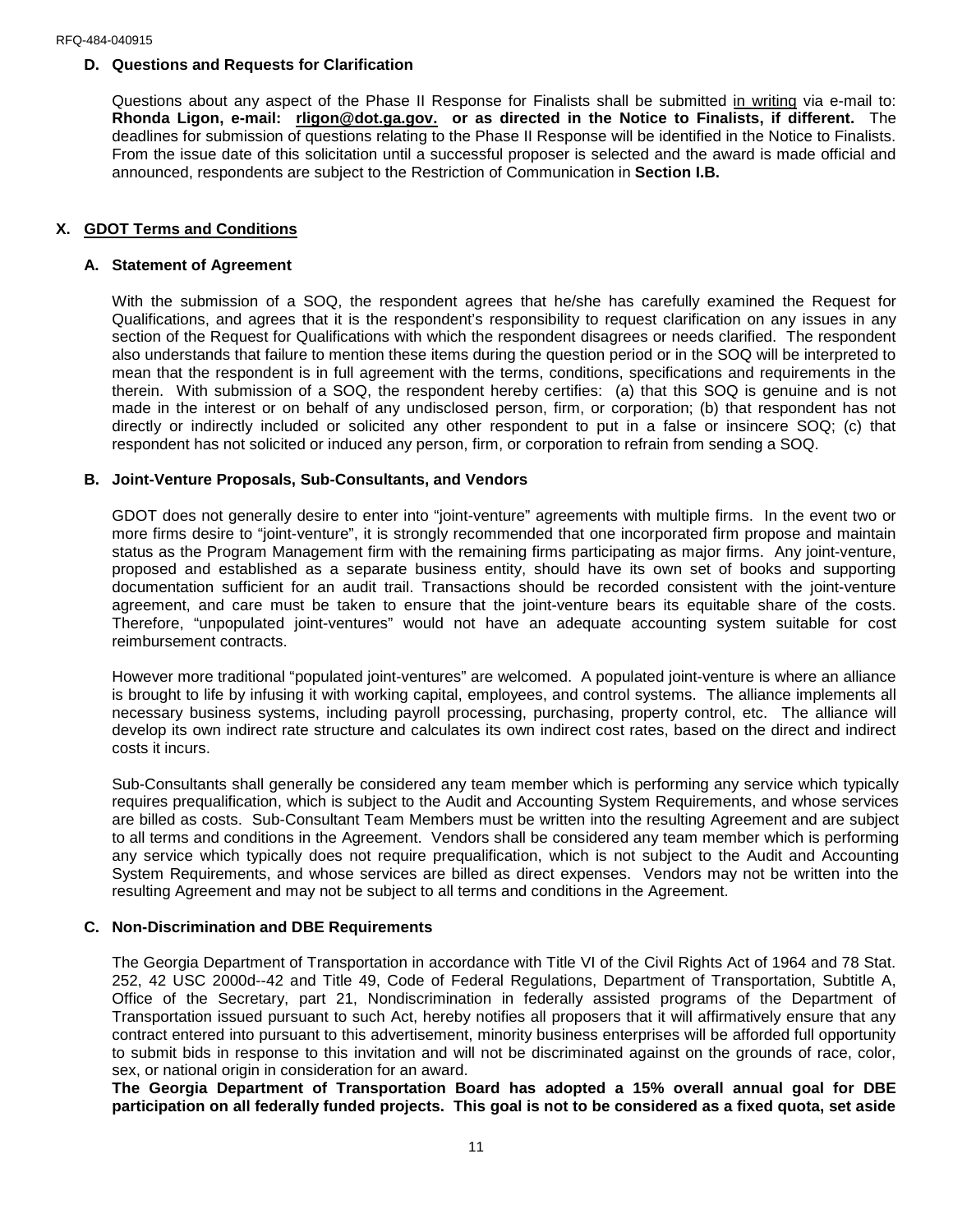**or preference. The DBE goal can be met by prime contracting, sub-contracting, joint-venture or mentor/ protégé relationship.**

Georgia Department of Transportation will monitor and assess each consultant services submittals for their DBE participation and/or good faith effort in promoting equity and opportunity in accordance with the state of Georgia, Department of Transportation Disadvantage Business Program Plan.

For more information on the GDOT DBE Program please contact:

Georgia Department of Transportation Equal Opportunity Division One Georgia Center, 7<sup>th</sup> Floor 600 West Peachtree Street, NW Atlanta, Georgia 30308 Phone: (404) 631-1972

## **D. Audit and Accounting System Requirements**

GDOT reserves the right to reject any proposal with firms that do not meet the following requirements:

- 1. Firm(s) should have an accounting system in place to meet requirements of 48 CFR Part 31 and, in the case of non-profit organizations, OMB Circular A-122.
- 2. Any firm that currently has an aggregate contract amount exceeding \$250,000 should have submitted their yearly CPA overhead audit.
- 3. Firm(s) should have no significant outstanding deficient audit findings from previous contracts with GDOT that have not been resolved.
- 4. The prime is responsible for being reasonably assured that all sub-consultant(s) presented as a part of the proposed team are similarly in compliance with the above requirements.

## **E. Submittal Costs and Confidentiality**

All expenses for preparing and submitting responses are the sole cost of the respondent submitting the response. The Department is not obligated to any respondent to reimburse such expenses. All submittals upon receipt become the property of the Department. Labeling information provided in submittals as "proprietary" or "confidential", or any other designation of restricted use will not protect the information from public view. Subject to the provisions of the Open Records Act, the details of the proposal documents will remain confidential until a final award.

### **F. Award Conditions**

This request is not an offer to contract or a solicitation of bids. This request and any proposal submitted in response, regardless of whether the proposal is determined to be the best proposal, is not binding upon the Department and does not obligate the Department to procure or contract for any services. Neither the Department nor any respondent submitting a response will be bound unless and until a written contract mutually accepted by both parties is negotiated as to its terms and conditions and is signed by the Department and a respondent containing such terms and conditions as are negotiated between those parties. The Department reserves the right to waive non-compliance with any requirements of this Request for Qualifications and to reject any or all proposals submitted in responses. Upon review of responses, the Department will determine the respondent(s) proposal that in the sole judgment of the Department is in the best interest of the Department (if any is so determined), with respect to the evaluation criteria stated herein. The Department then intends to conduct negotiations with such respondent(s) to determine if an acceptable contract may be reached.

## **G. Debriefings**

In lieu of Pre-Award and Post-Award debriefings, it shall be the Department's policy to provide the "Selection Package" at the time of the Selection Announcement (also referred to as the Announcement of Entering into Negotiations). The "Selection Package" will include the scores and comments of phases for all firms who responded and will typically be provided as a PDF file and e-mailed. Previously, pre-award debriefings only provided the scores and comments of the firm. It shall be the policy of the Department that all debriefings will typically be conducted in writing.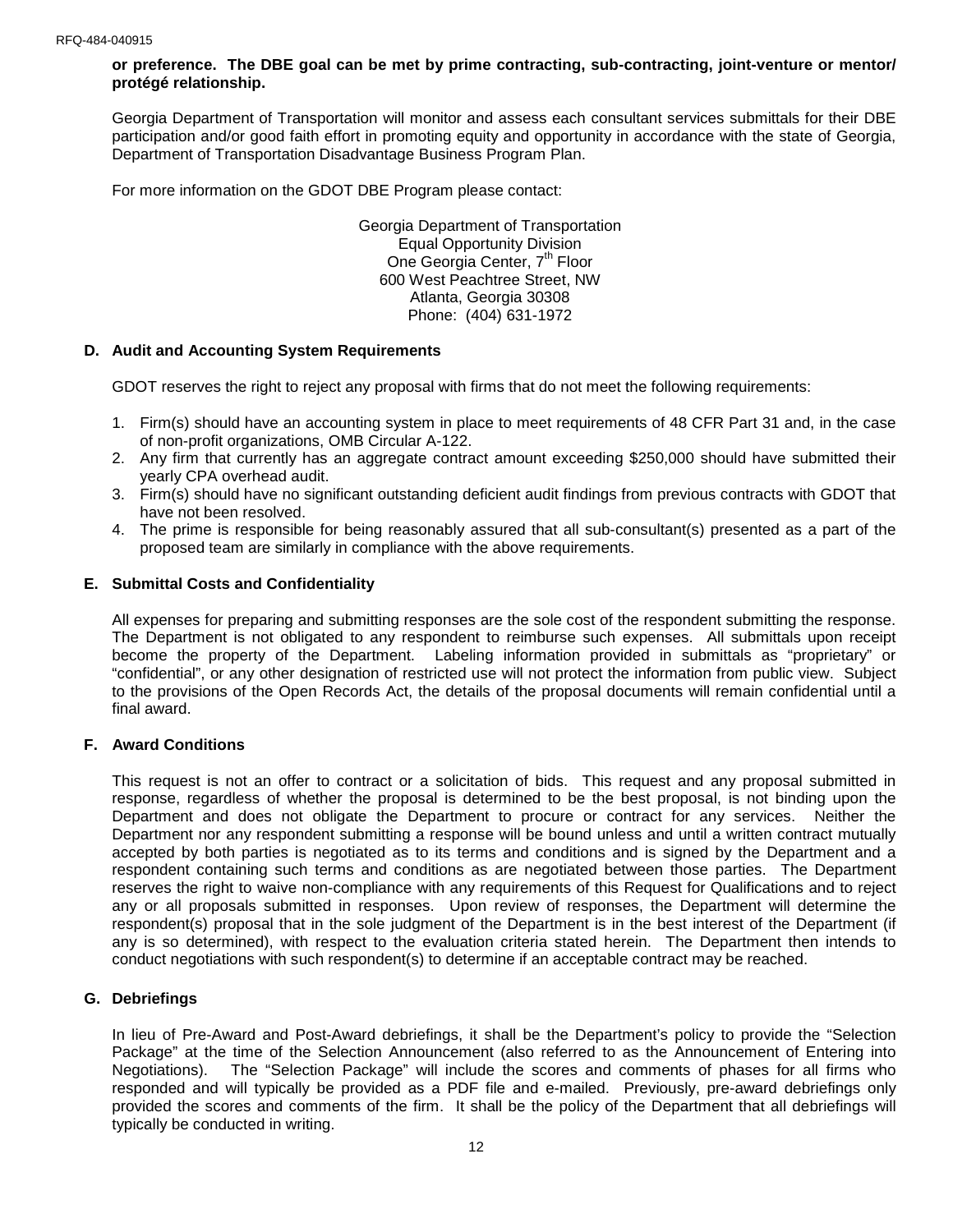## **H. Right to Cancel or Change RFQ**

GDOT reserves the right to cancel any and all Request for Qualifications where it is determined to be in the best interest of the Department to do so. GDOT reserves the right to increase, reduce, add or delete any item in this solicitation as deemed necessary.

It is the responsibility of all firms interested in submitting Statement of Qualifications (SOQs) for this advertisement to routinely check the posting on the Georgia Procurement Registry for any revisions to this RFQ.

#### **I. Substitutions, Alternates, Exceptions, and Extensions**

No substitutions or alternates will be accepted for this solicitation. Any respondent submitting substitutions or alternates will be considered non-responsive and will not be considered for award.

#### **J. GDOT Code of Conduct Pertaining to Conflict of Interest in the Award and Administration of Contracts**

Pursuant to GDOT Policy 3A-17, any GDOT employee who leaves the employment of the Department and subsequently becomes employed with a consultant firm and whose duties while employed with the Department included the direct involvement with the negotiation, administration, or management of a contract in which the firm is either the primary consultant or a sub-consultant **SHALL NOT** be authorized to work on that contract as an employee of that firm for a period of one (1) year after their employment ends.

Additionally, on July 1<sup>st</sup> of each year, any consultant firm that is under contract with the Department as a prime or sub consultant shall provide to the Department's Chief Procurement Officer (CPO) a current list of all former Department employees employed by the firm and a document that certifies the responsibilities of those employees as it relates to the current contracts with the Department. This certification document shall attest to the fact that over the last year no former Department employee that is employed by their firm has worked on a contract between the Department and their firm where that employee, when employed by the Department, had direct involvement with the selection, award and/or administration of the consultant contract. Any consultant firm entering into a contract with the Department for the first time as a prime or sub consultant shall provide the initial required list of former Department employees and certification prior to the contract effective date. If the Department's CPO determines at any point during a contract that an actual conflict exists as it relates to the above paragraph, then the CPO shall have the authority to issue a stop work order on that contract.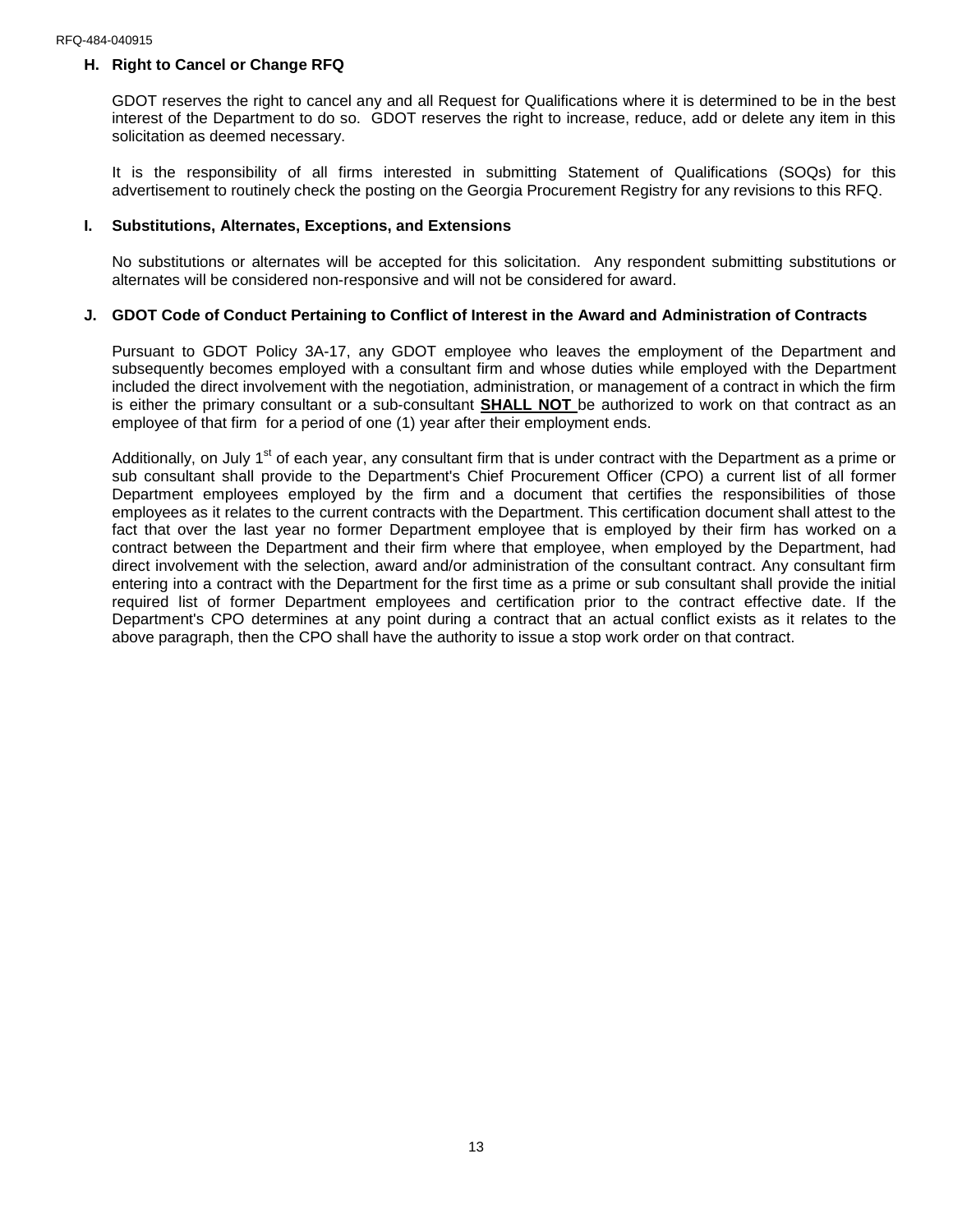## **EXHIBIT I-1**

## Project/Contract #1

- 1. Project Number(s): N/A
- 2. PI Number(s): 0013206
- 
- 3. County(ies): CLAYTON<br>4. Description: TARA BLV TARA BLVD CORRIDOR STUDY 2015
- 5. Required Area Classes:

Prime Consultants are defined as the firm submitting the Statement of Qualifications and the firm with whom GDOT will contract. The Team is defined as the Prime Consultant and their sub-consultants, who are considered team members. The Prime Consultant must be prequalified in the Area Classes identified below in Section 5.A. The Prime Consultant or sub-consultant team members must be prequalified in the Area Classes identified below in Section 5.B. Respondents should submit a summary form (example provided in **Exhibit IV**) which details the required area classes for the Prime Consultant and all sub-consultants or joint-venture of consultants on the team listed in the Statement of Qualifications. The area classes listed on the summary form must meet all required area classes or the team will be disqualified. The Prequalification Expiration Date must be current by the deadline stated for this RFQ.

1. The **Prime Consultant MUST** be prequalified by GDOT in the area classes listed below:

|      | Number   Area Class                             |
|------|-------------------------------------------------|
| 1.01 | <b>Statewide Systems Planning</b>               |
| 1.02 | Urban Area and Regional Transportation Planning |

2. The **Team** (either the Prime Consultant and/or one or more of their sub-consultant team members) **MUST** be prequalified by GDOT in the area classes listed below:

| Number  | Area Class                              |
|---------|-----------------------------------------|
| 1.05    | <b>Alternate Systems Planning</b>       |
| 1.06(a) | <b>NEPA</b>                             |
| 1.11    | <b>Traffic and Toll Revenue Studies</b> |
| 1.12    | <b>Major Investment Studies</b>         |
| 3.06    | <b>Traffic Operations Studies</b>       |

- 6. Background and Scope:
	- A. Background:

To conduct a planning study analyzing alternatives that will ensure the efficient operation of Tara Boulevard (SR 3, US 19, US 41) from I-75 to Jonesboro given current and future demand along the corridor, taking into consideration all users of the corridor, including commuters, freight traffic, local businesses, residents, and existing and future transit service. Building on work previously conducted on the study corridor, the CONSULTANT will:

- 1. Identify a range of improvement options, resulting in approximately three (3) alternatives, and determine a preferred alternative for managing congestion and improving operations on Tara Boulevard. One of the three alternatives may examine keeping Tara Boulevard at grade. Another alternative may examine a super arterial concept with local access roads. Where relevant, the study should incorporate options such as operational improvements and other improvements that could be achievable in the near term.
- 2. Produce a traffic and revenue study. Due to funding limitations and GDOT Board policy, it is likely that an alternative that would require extensive reconstructing and added capacity to Tara Boulevard would require user fees.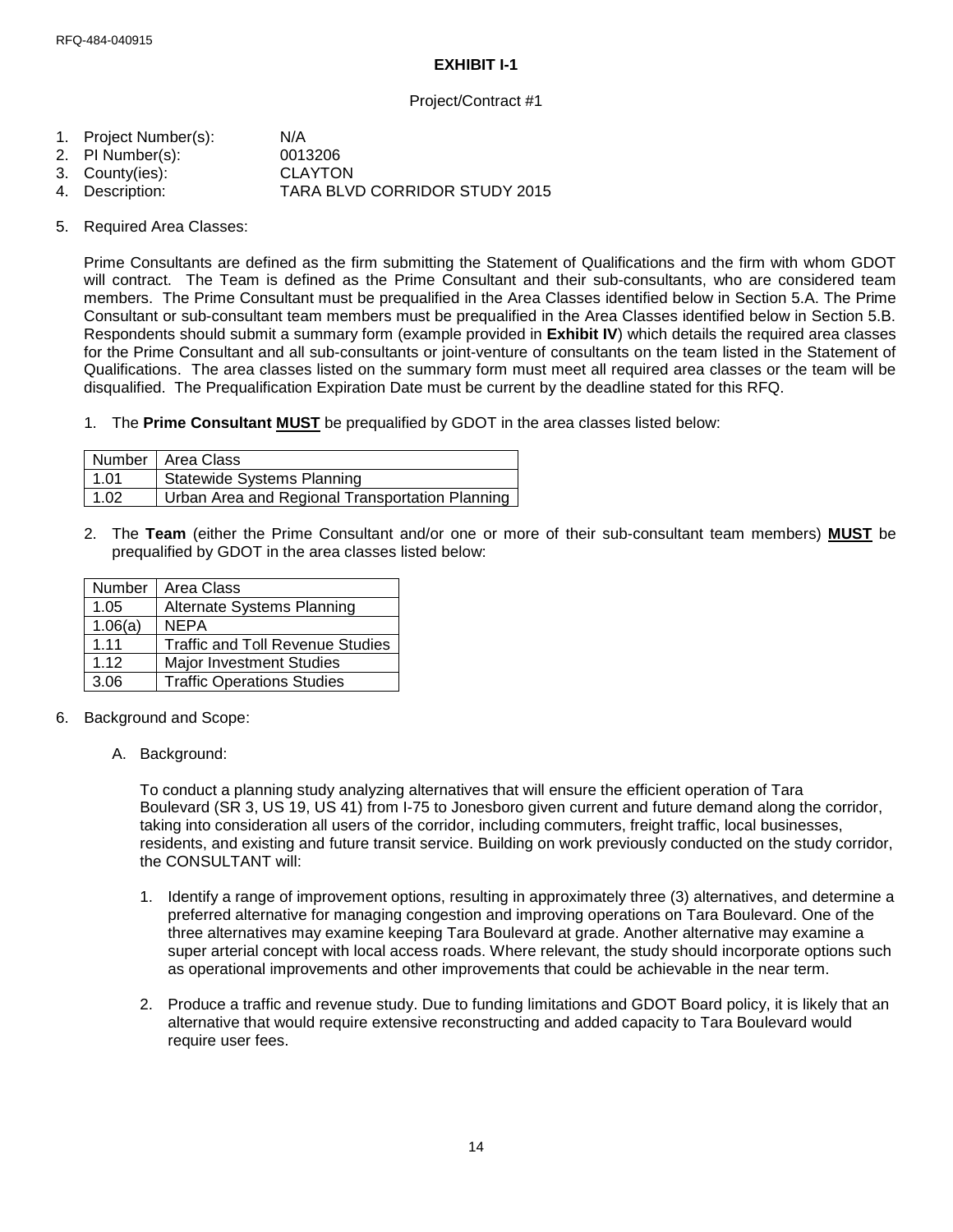- 3. Produce a Tara Boulevard study document as the final product that includes an analysis of each alternative for addressing congestion and improving operations on Tara Boulevard and a list of recommended projects. This analysis will include (for each alternative):
	- a. Cost estimates.
	- b. Analysis and thorough discussion of costs, benefits, and impacts.
	- c. Some early project development work including preliminary environmental analysis and logical termini review.
	- d. Visualizations (simulations, renderings, etc.).

For projects not recommended to move forward, the document will detail reasons for eliminating those ideas based on technical analysis, costs, and impacts.

This study will answer the following questions:

- a. What options exist for addressing current and future demand on Tara Boulevard?
- b. What costs, benefits, challenges, and opportunities are associated with each option?
- c. What would the various options look like?
- d. What impacts would the various options have on the operations of Tara Boulevard, the conditions of other roads in the area, and the character of the surrounding areas (for example, compatibility with land use plans, businesses, and neighborhoods)?

#### B. Scope:

The study area will include Tara Boulevard (SR 3, US 19, US 41) from I-75 to Jonesboro and all interchange ramps, cross streets, and potential parallel routes, such as SR 85 and SR 54.

The CONSULTANT shall provide:

#### 1. **Data Collection:**

The objective of this task is to consolidate all existing traffic data (traffic counts, travel speeds, bridge data, crash data, etc.), roadway geometry, environmental data, and land use data (current and future) along Tara Boulevard and relevant interstates, interchange ramps, cross streets, and current and proposed transit routes in the study area. The examination of previous studies and planned and programmed projects will also be included in this effort. Existing data sources will be used wherever possible. It is envisioned that a majority of the traffic data will come from the Atlanta Regional travel demand model, Georgia Electronic Accident Reporting System (GEARS), Georgia's Advanced Traffic Management System (NaviGAtor), Regional Transportation Operations Program, GDOT's annual traffic count program, information from transit providers, Georgia's Natural, Archeological, and Historic Resources Geographic Information Systems (GNAHRGIS), and others as appropriate.

#### Work Tasks:

- a. Collect, and assemble all existing available data sets and process collected data using Geographic Information Systems (GIS).
- b. Collect and review all relevant previous studies.
- c. Obtain Atlanta Regional Commission's (ARC's) PLAN 2040 travel demand forecasting model for the years 2020, 2030, and 2040.
- d. Conduct site visits to the study area.
- e. Meeting with GDOT to discuss the need for additional data collection activities, such as traffic counts, turning movement counts, and / or origin-destination surveys.

Deliverables - Data Collection Tech Memo.

#### 2. **Existing & Future Condition Analysis and Needs Assessment:**

The CONSULTANT will conduct analysis of existing and futures (no-build) conditions within the study area and develop a report detailing existing travel conditions as well as future growth/anticipated changes, and identify existing & future needs. In this analysis, consideration should be given to regional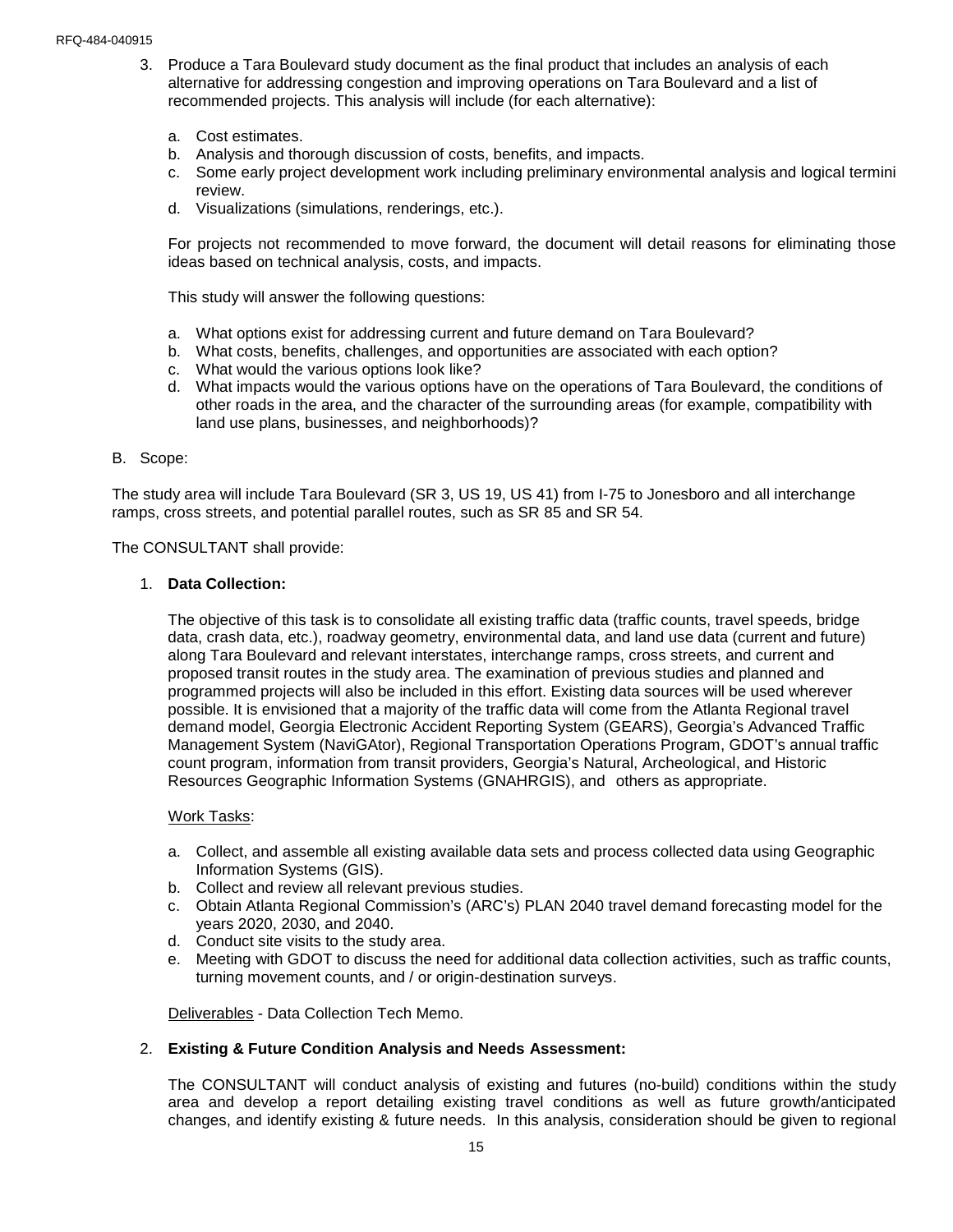travel patterns, major trip generators, and activity centers, reoccurring congestion as well as weaving & operational issues, safety, and all users of the roadway (commuters, freight, pedestrians, bicyclist, and transit). Future needs may be categorized using these topic areas, or as appropriate.

#### Work Tasks:

- a. Conduct analysis of existing & future no-build conditions within the study area.
- b. Conduct a needs assessment of the corridor based on existing & future no-build conditions.
- c. Develop an existing & future no-build conditions report and needs assessment.

Deliverables – Report detailing Existing & future no-build conditions and needs assessment.

#### 3. **Development of Improvement Options:**

Based on needs identified in the Needs Assessment and ideas generated by GDOT and stakeholders, the CONSULTANT will identify possible options for improving Tara Boulevard. The CONSULTANT will then develop approximately three (3) alternatives based on the possible options identified.

Deliverables – Improvement Development Process Tech Memo, including a summary of each proposed improvement alternative.

#### 4. **Evaluation of Potential Improvement Options:**

Alternatives will be evaluated in terms of:

- a. Benefits to various users of the roadway include:
	- 1) Freight.
	- 2) Commuters.
	- 3) Local traffic.
	- 4) Transit.
	- 5) Pedestrians and Bicyclist.
- b. Safety benefits.
- c. Cost.
- d. Stakeholders support.
- e. Environmental and community impacts.
- f. Deliverability and potential risks.

#### Work Tasks:

- a. Analyze each alternative according to, but not limited to, the criteria listed above.
- b. Provide visuals, such as operational layouts of each alternative, and renderings of preferred alternatives, as needed.
- c. Evaluate alternatives.

#### 5. **Traffic and Revenue Study:**

A Level 1 traffic and revenue study will be conducted, preferably concurrently with Task 4 – Evaluation of Alternatives. The traffic and revenue study will examine the revenue potential and implementation opportunities.

#### Work Tasks:

- a. Collect and assemble all relevant data.
- b. Use the Atlanta Regional travel demand model as needed.
- c. Provide traffic and revenue projections.
- d. Document basic assumptions.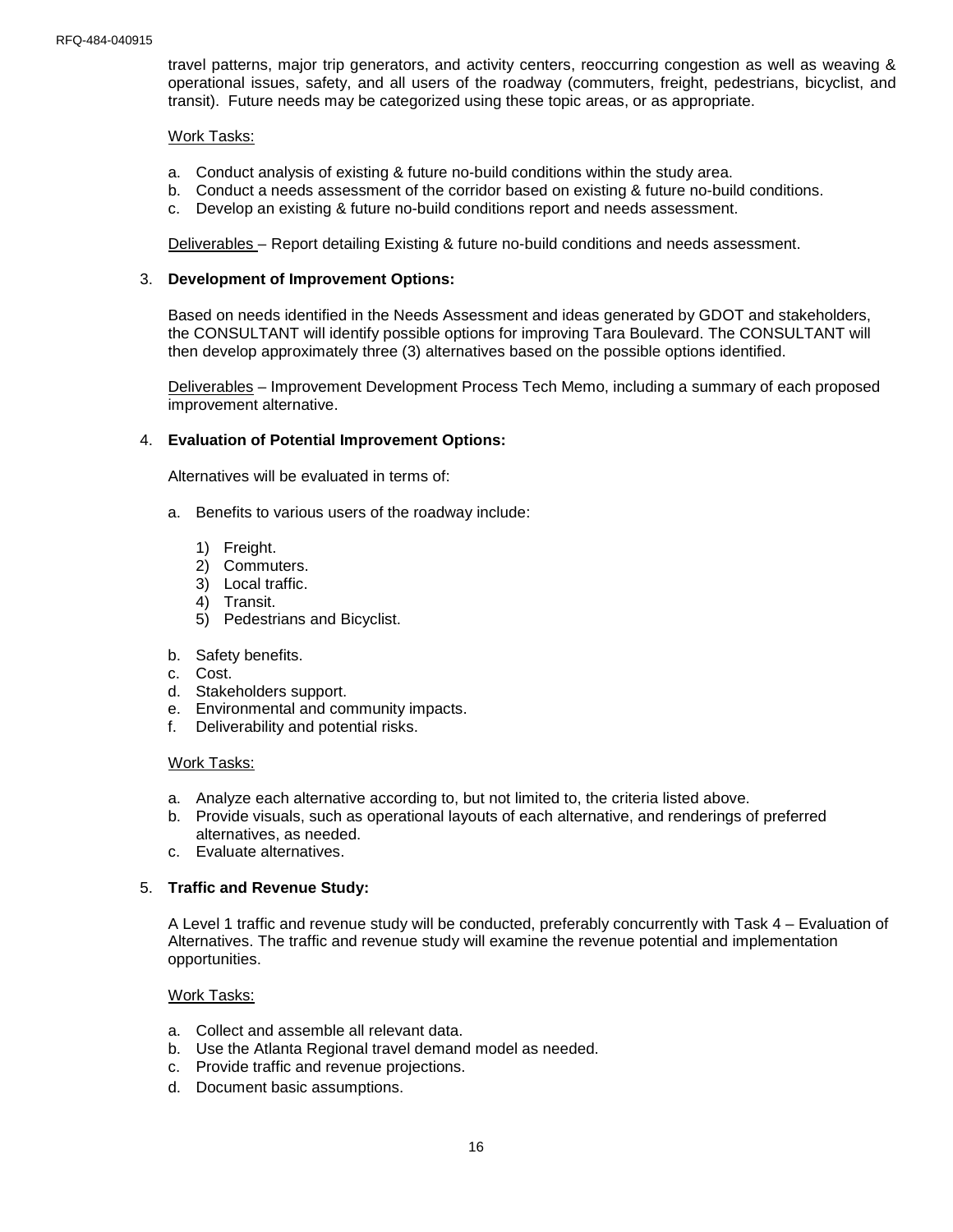Deliverables – A detailed Traffic and Revenue report summarizing the data collected, basic assumptions, the analysis, and findings.

#### 6. **Recommendations:**

After evaluating the alternatives, GDOT and the CONSULTANT will work to select a preferred alternative.

Work Tasks include assisting in selecting a preferred alternative.

Deliverables – The recommended alternative should have pre-implementation information for the project(s) it proposes, such as:

- a. Detailed cost information.
- b. Thorough phasing, i.e. timing, information for individual projects within the preferred alternative.
- c. Thorough scheduling information by project phase.
- d. Identified project sponsor and likely funding sources.
- e. Logical termini information.
- f. Preliminary environmental information/documentation and understanding of which level of environmental document would be required Categorical Exclusion (CE), Environmental Assessment (EA), etc.), types of resources potentially impacted, and anticipated length of environmental process.
- g. Other Concept Report type information, as needed.

#### 7. **Coordination and Documentation:**

In coordination with GDOT, the CONSULTANT will develop a Stakeholder/Working Group to identify and evaluate options. There may be a core working group as well a larger stakeholder group. Potential stakeholders include representatives from:

- a. Atlanta Regional Commission (ARC).
- b. Relevant Cities.
- c. Clayton County.
- d. Hartsfield-Jackson International Airport.
- e. Metropolitan Atlanta Rapid Transit Authority (MARTA).
- f. State Road and Tollway Authority (SRTA).
- g. Georgia Regional Transportation Authority (GRTA).

Each task in this scope will be documented with a Technical Memorandum submitted in electronic format at the completion of the task. Comments received from GDOT on each Technical Memorandum will be stored in a project database and incorporated in the Final Report. In addition to the Final Report, a standalone Executive Summaries will be prepared which will summarize the major points of the study.

The CONSULTANT will also develop fact sheets for each of the project recommendations. These fact sheets will contain detailed scope information to prepare the project for engineering and design. This fact sheets will provide project location, project description and justification (Need & Purpose), detailed cost estimates, potential fund sources, initial right-of-way and utility information, potential schedule information, and an environmental screening to determine potential impacts and the type of environmental document expected. Furthermore, any operations and maintenance issues that should be considered once implemented will also be included.

#### Work Tasks:

- a. Conduct a Kick-Off Meeting with the project team and additional GDOT offices as appropriate.
- b. Conduct biweekly meetings with GDOT Planning staff over the course of the project, with specialcalled meetings with others as needed.
- c. Conduct up to five (5) meetings with the Stakeholder Working Group.
- d. Develop Draft and Final Technical Reports.
- e. Develop an Executive Summary.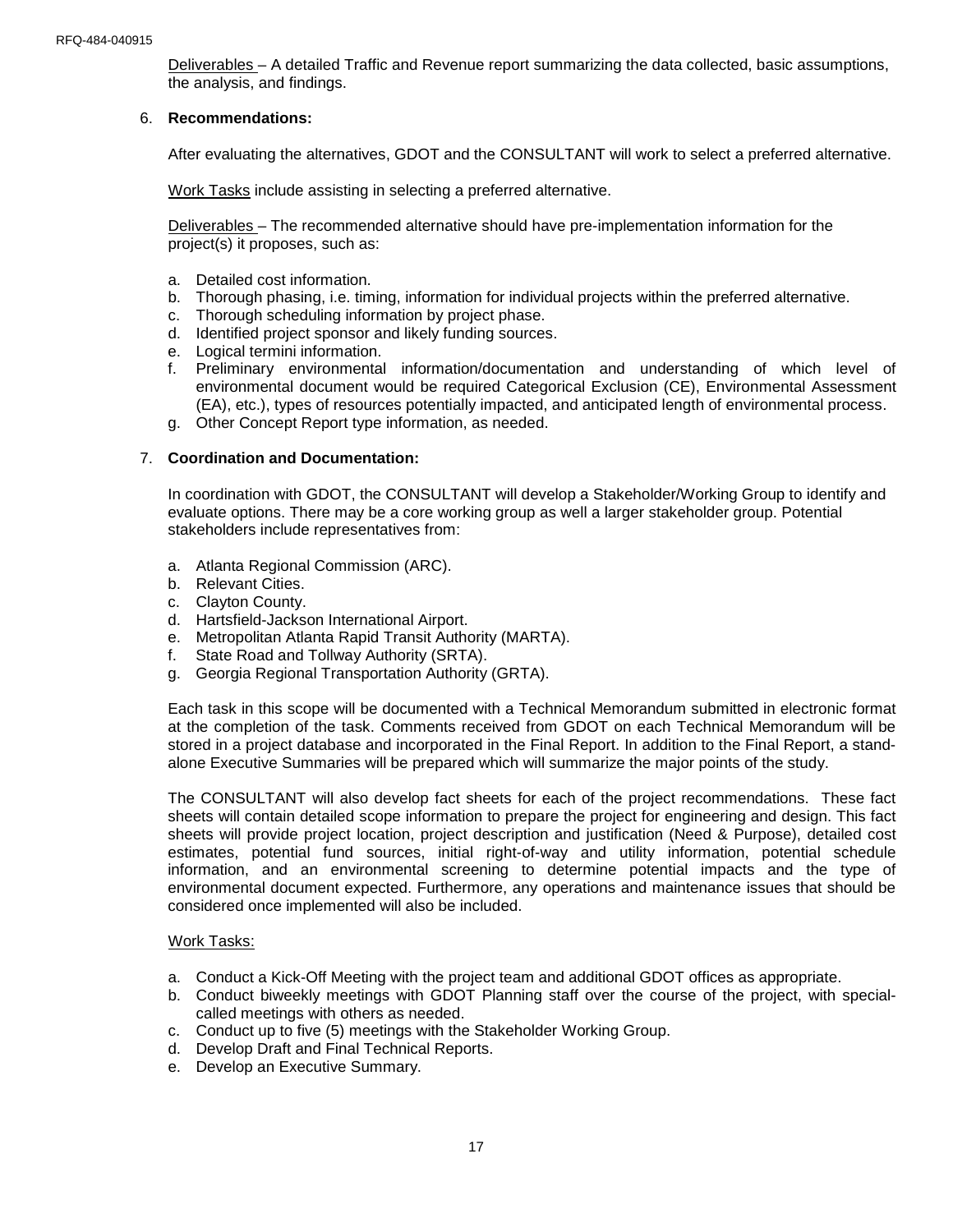- f. Develop project recommendation fact sheets, including Need & Purpose statements.
- g. Develop draft and final presentation materials, handouts, maps, and other displays needed for the Stakeholder Working Group, meetings, and the public website.
- h. Conduct meetings with the public and other interested groups as needed.

#### Deliverables:

- a. Draft and Final Technical Reports.
- b. Executive Summary.
- c. Project recommendation fact sheets, including Need & Purpose statements.
- d. Presentation materials, handouts, maps, and displays, as needed.

#### Available Information:

This section is intended to show the types of GDOT data that may be needed and that the consultant may be expected to use for this study. Since it is not yet determined what exact data would be needed, the list is intended to present the range of possible types of data GDOT has available and could access (and provide to the consultant) for this study. The DEPARTMENT shall provide data from the following GDOT sources as needed for this study:

- a. Bridge data.
- b. Traffic and speed data by lane from NaviGAtor.
- c. Traffic and classification counts.
- d. Roadway characteristic data.
- e. Crash data from Georgia Electronic Accident Reporting System (GEARS) and other data as needed.

#### Deliverables:

The following items shall be completed by the CONSULTANT and delivered to the DEPARTMENT during the term of this task order as specified by the Project Manager:

- a. Data Collection Data Collection Tech Memo.
- b. Needs Assessment Needs Assessment Tech Memo.
- c. Development of Improvement Options Improvement Development Process Tech Memo, including a summary of each proposed improvement option.
- d. Evaluation of Potential Improvement Alternatives Report summarizing the evaluated alternatives in terms of the agreed upon criteria.
- e. Traffic and Revenue Study:
	- 1) Traffic and Revenue Tech Memo.
	- 2) Report summarizing the data collected, basic assumptions, the analysis, and findings.
- f. Recommendations Report summarizing the preferred alternative recommendation.
- g. Coordination and Documentation:
	- 1) Draft and Final Technical Reports.
	- 2) Executive Summary.
	- 3) Project recommendation fact sheets, including Need & Purpose statements.

#### 7. Related Key Team Leaders:

- A. Data Collection Specialist manages data collection needs and ensures quality and accuracy of relevant data.
- B. Traffic Modeling Specialist has expertise in traffic modeling software and experience with travel demand.
- C. Outreach Specialist handles communication with the stakeholder groups.
- D. Economic Impact Specialist has expertise with economic modeling such as Regional Economic Models, Inc. (REMI) or other comparable tools and has experience generating long-term economic impact forecasts for transportation.
- E. Finance Specialist has experience in developing traffic and revenue studies for tolling projects and expertise in innovative financing methods such as Private Public Partnership (P3).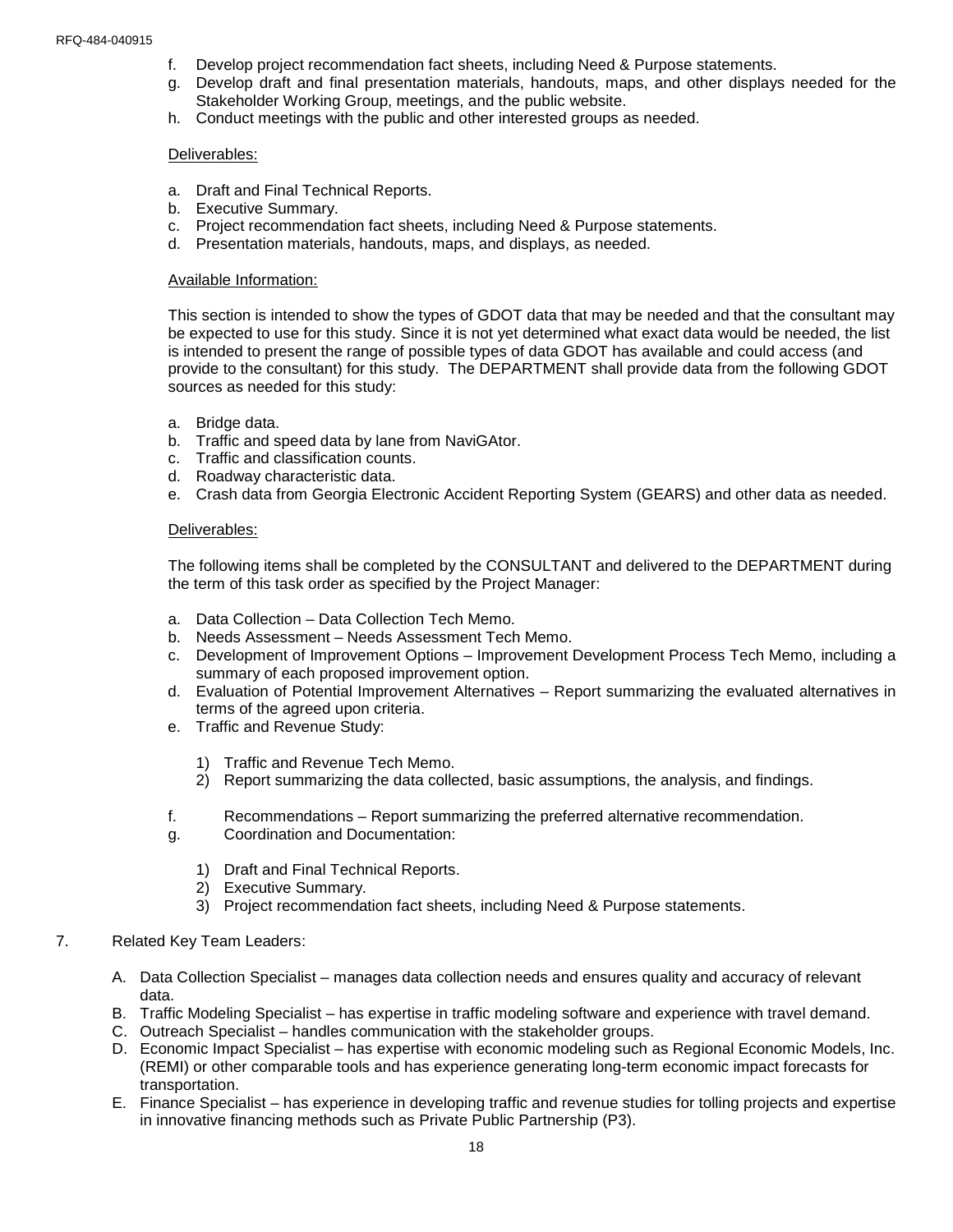#### RFQ-484-040915

- F. Environmental Screening/ National Environmental Policy Act (NEPA) Specialist identifies environmental resources.
- G. Traffic Operations Specialist has engineering skills and can generate preliminary engineering and feasibility work.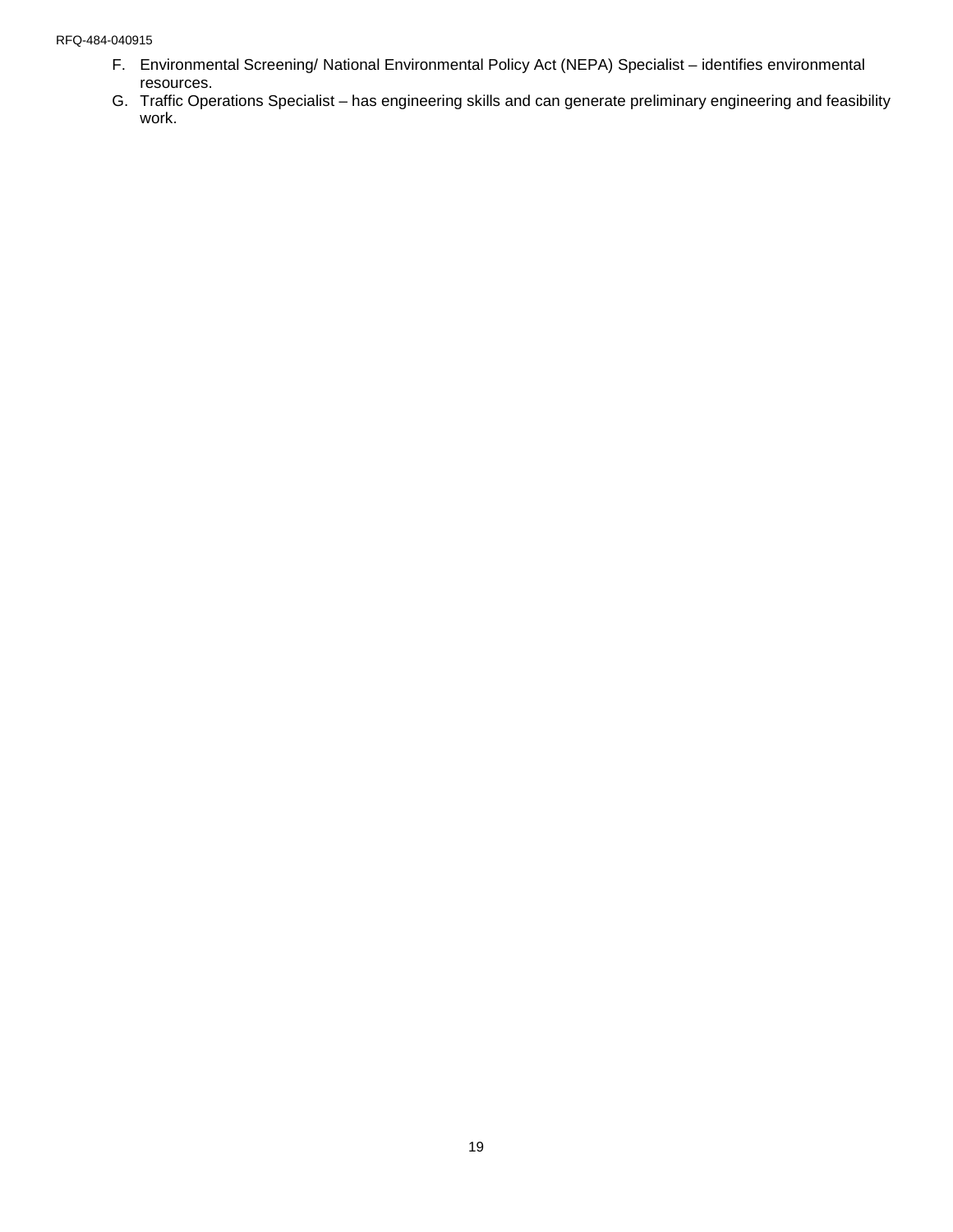## **EXHIBIT I-2**

## Project/Contract #2

- 1. Project Number(s): N/A
- 2. PI Number(s): 0013210<br>3. County(ies): COBB. D
- 
- 3. County(ies): COBB, DOUGLAS, FULTON<br>4. Description: DOWNTOWN CONNECTOR DOWNTOWN CONNECTOR STUDY FY 2015
- 5. Required Area Classes:

Prime Consultants are defined as the firm submitting the Statement of Qualifications and the firm with whom GDOT will contract. The Team is defined as the Prime Consultant and their sub-consultants, who are considered team members. The Prime Consultant must be prequalified in the Area Classes identified below in Section 5.A. The Prime Consultant or sub-consultant team members must be prequalified in the Area Classes identified below in Section 5.B. Respondents should submit a summary form (example provided in **Exhibit IV**) which details the required area classes for the Prime Consultant and all sub-consultants or joint-venture of consultants on the team listed in the Statement of Qualifications. The area classes listed on the summary form must meet all required area classes or the team will be disqualified. The Prequalification Expiration Date must be current by the deadline stated for this RFQ.

3. The **Prime Consultant MUST** be prequalified by GDOT in the area classes listed below:

|      | Number   Area Class                             |
|------|-------------------------------------------------|
| 1.01 | <b>Statewide Systems Planning</b>               |
| 1.02 | Urban Area and Regional Transportation Planning |

4. The **Team** (either the Prime Consultant and/or one or more of their sub-consultant team members) **MUST** be prequalified by GDOT in the area classes listed below:

| Number  | Area Class                                        |
|---------|---------------------------------------------------|
| 1.05    | <b>Alternate Systems Planning</b>                 |
| 1.06(a) | <b>NEPA</b>                                       |
| 1.12    | <b>Major Investment Studies</b>                   |
| 3.05    | Multi-lane Urban Interstate Limited Access Design |
| 3.06    | <b>Traffic Operations Studies</b>                 |
| 3.07    | <b>Traffic Operations Design</b>                  |

- 6. Background and Scope:
	- A. Background:

Examine a wide variety of options for reducing congestion and improving operations on the Downtown Connector. The range of possible options will include but is not limited to:

1. Very large-scale, innovative, or unconventional ideas, intended to explore these concepts and respond to various inquiries GDOT has received over the years but with recognition that they may not be implementable.

Examples: additional lanes, new collector-distributer lanes, tunnels (under or parallel to the connector), new location surface roadway parallel to the connector, double-decked roadway, theoretical policy changes such as tolling or implementing occupancy requirements on existing capacity, etc.

2. Large-scale ideas that are practical, have been shown to be effective elsewhere, and are financially Realistic.

Examples: alternate routes (and improvements to alternate routes such as widening I-285 E and W policy changes such as tolls, occupancy requirements, consideration of some type of commuter credits program-which could be used for encouraging the avoidance of trips in the peak periods and the shifting of trips to transit, etc.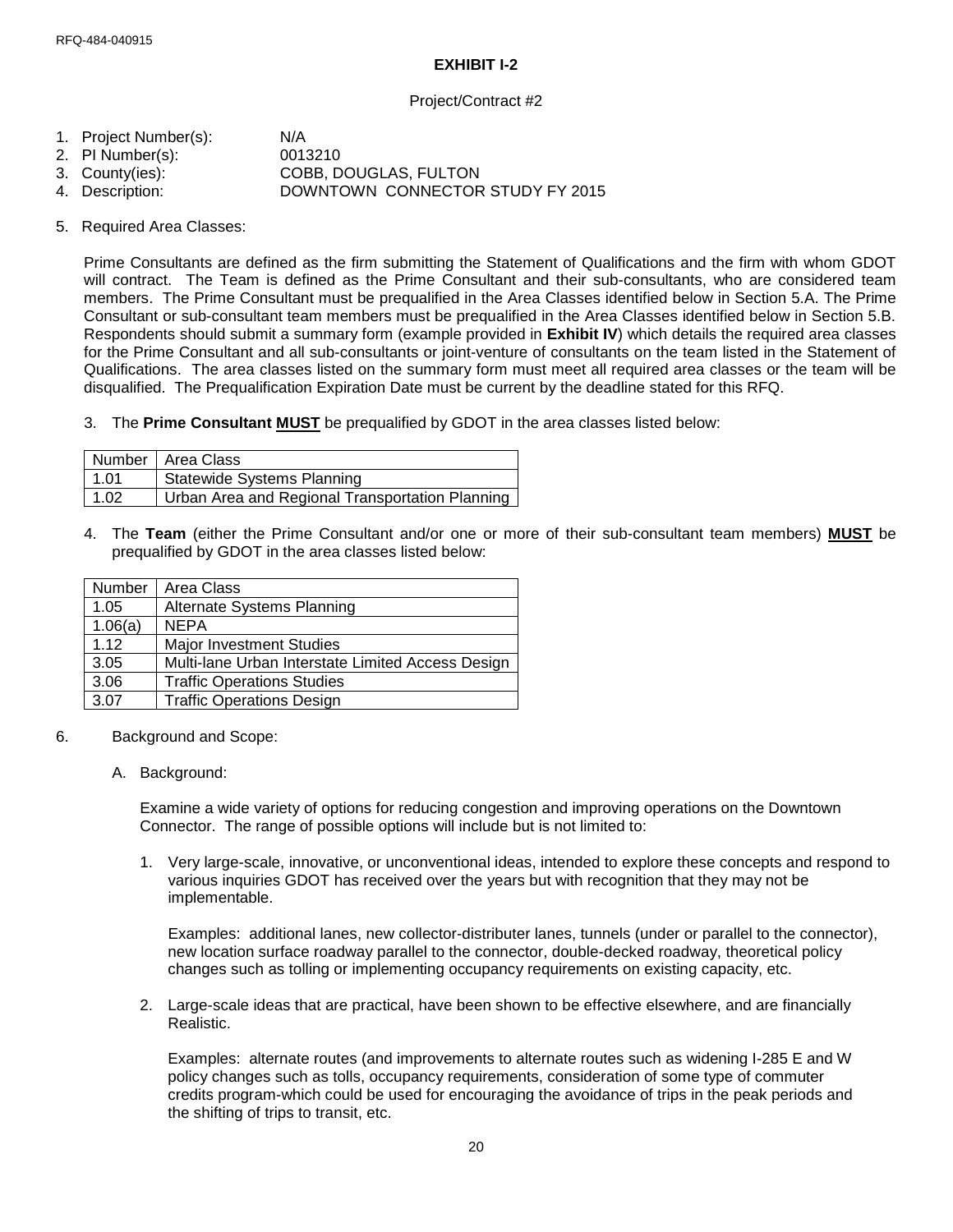Specifically, a High Occupancy Vehicle (HOV) interchange on the Connector at 15th Street will be evaluated to explore the possible effects on traffic on the Connector (the mainline and at existing Single Occupancy Vehicle (SOV) interchanges and on the surface streets leading to the existing interchange access points.

3. Smaller-scale operational improvements that could be implemented in a shorter timeframe.

Examples: re-striping, ramps meters, etc.

In addition, the CONSULTANT will model the effects of closing the Downtown Connector entirely and in one direction at a time, as might be necessary during a major construction or maintenance project on the Connector. To explore and evaluate this possibility, the CONSULTANT will meet with GDOT maintenance staff to discuss the possible eventual need for closing the Connector for maintenance purposes. The CONSULTANT will then evaluate potential effects on the surrounding road network, regional transit, and I-285. Examples of possible options for addressing travel needs during closure of the Connector may include temporarily assisting regional transit providers with funding for increased frequency or temporarily opening the shoulders on I-285 to traffic.

- 4. Produce a Downtown Connector study document as the final product that includes analysis of each possible option for addressing congestion and improving operations on the connector and a list of projects, including long range and/or aspirations projects and short-term projects and with widespread support. This analysis will include (for each option):
	- a. Cost estimates.
	- b. Analysis and thorough discussion of costs, benefits, and impacts.
	- c. Examples of similar existing projects for innovative/unconventional projects.
	- d. Some early project development work including preliminary environmental analysis and engineering for some near-term recommendations, as needed.
	- e. Visualizations (simulations, renderings, etc.).

For projects not recommended to move forward, the document will detail reasons for eliminating those ideas based on technical analysis, costs, and impacts.

This study will answer the following questions:

- a. What options exist for addressing congestion on the Downtown Connector?
- b. What costs, benefits, challenges, and opportunities are associated with each option?
- c. What would the various options look like?
- d. What impact would the various options have on the operations of the Downtown Connector, the conditions of other roads in the area, the character of the surrounding areas?
- B. Scope:

The study area will include I-75, I-85, and I-20 inside I-285; I-285; and all interchange ramps, cross streets, and potential parallel routes in metro Atlanta, which may include some local roads. The primary focus will be on the Downtown Connector portion where I-75 and I-85 converge, but the entire area within I-285 will be included in the study area.

The CONSULTANT shall provide the following scope of services:

## 1. **Data Collection:**

The objective of this task is to consolidate all existing traffic data (traffic counts, travel speeds, aerial surveys, bridge data, etc.) along the interstates, interchange ramps, and cross streets in metro Atlanta. The examination of previous studies and planned and programmed projects will also be included in this effort. Existing data sources will be used wherever possible. It is envisioned that a majority of the data will come from NaviGAtor and GDOT's annual traffic count program, including observed volumes and congested speeds by hour of the day and individual lane, at a minimum.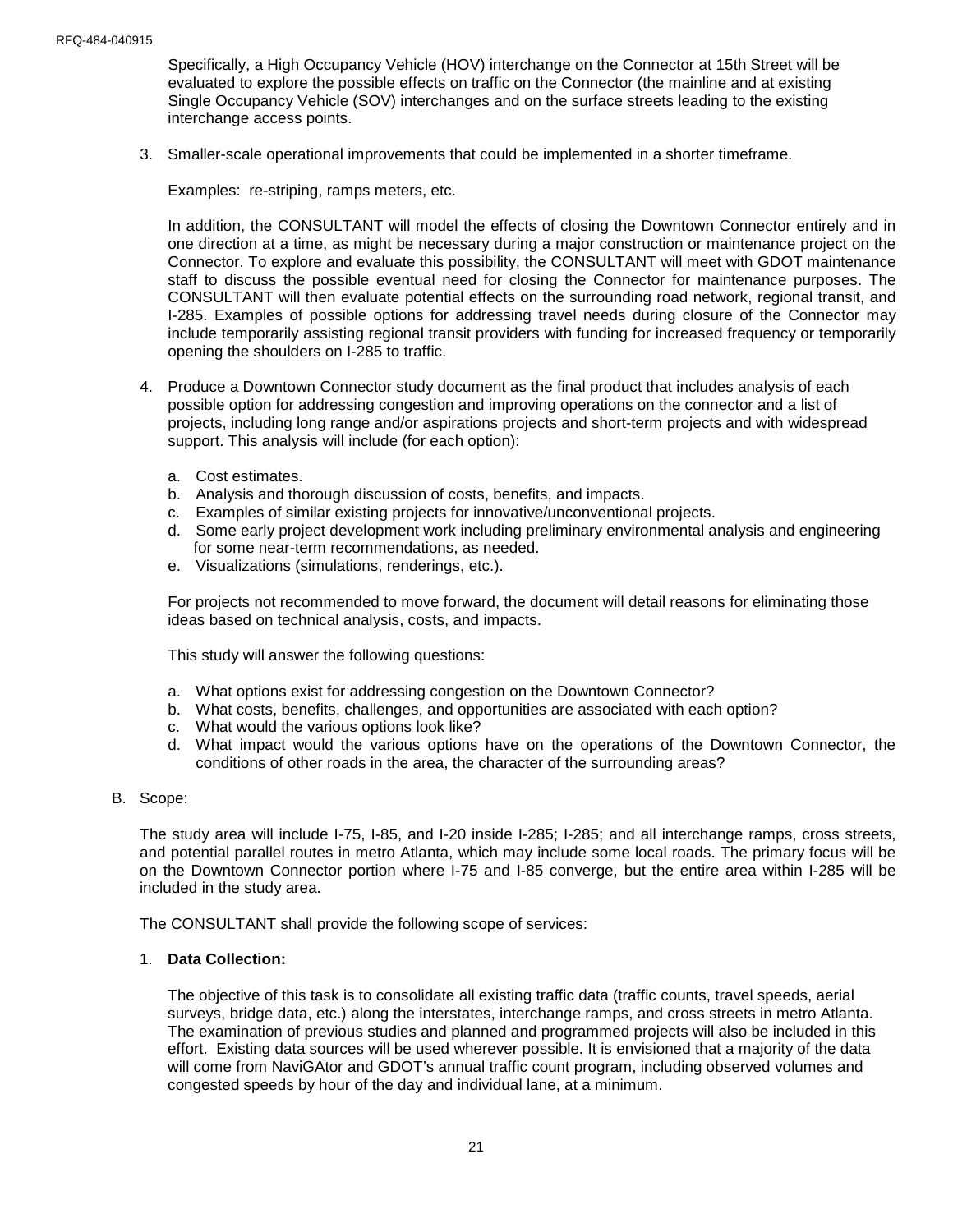#### Work Tasks:

- a. Collect all existing available data sets and process collected data using Geographic Information Systems (GIS).
- b. Collect and review all relevant previous studies.
- c. Compile all information into GIS.
- d. Obtain Atlanta Regional Commission's (ARC's) PLAN 2040 travel demand forecasting model for the years 2020, 2030, and 2040.
- e. Purchase commercially available Global Positioning System (GPS) peak period travel time data and/or use existing travel time data, depending on data needs.
- f. Conduct site visits to the study area.
- g. Meet with GDOT to discuss the need for additional data collection activities, such as traffic counts, turning movement counts, and / or origin-destination surveys. Any additional data collection activities will be collected as part of this contract.

Deliverables - Data Collection Tech Memo.

#### 2. **Existing & Future Condition Analysis and Needs Assessment:**

The CONSULTANT will conduct analysis of existing and futures (no-build) conditions within the study area and develop a report detailing existing travel conditions as well as future growth/anticipated changes, and identify existing & future needs. In this analysis, consideration should be given to regional travel patterns, major trip generators, and activity centers, reoccurring congestion as well as the impact of special events, weaving & operational issues, safety, and all users of the Interstate system (commuters, freight, and transit). Future needs may be categorized using these topic areas, or as appropriate.

#### Work Tasks:

- a. Conduct analysis of existing & future no-build conditions within the study area.
- b. Develop an existing & future no-build conditions report.

Deliverables – Existing & future no-build conditions report document including Needs assessment.

#### 3. **Development of Improvement Options:**

Based on needs identified in the Needs Assessment and ideas generated by GDOT and stakeholders, the CONSULTANT will identify a wide range of possible solutions for improving the Downtown Connector.

Work Tasks - Identify a wide range of possible solutions for improving the Downtown Connector.

Deliverables – Improvement Development Process Tech Memo, including a summary of each proposed improvement option.

#### 4. **Evaluation of Potential Improvement Options:**

Potential improvements will be evaluated in terms of:

- a. Congestion relief.
- b. Impacts of traffic diversions to/from local parallel roadways and the impact of latent demand.
- c. Evaluation of long term economic benefits of individual projects.
- d. Benefit/cost.
- e. Stakeholder support.
- f. Environmental & community impacts.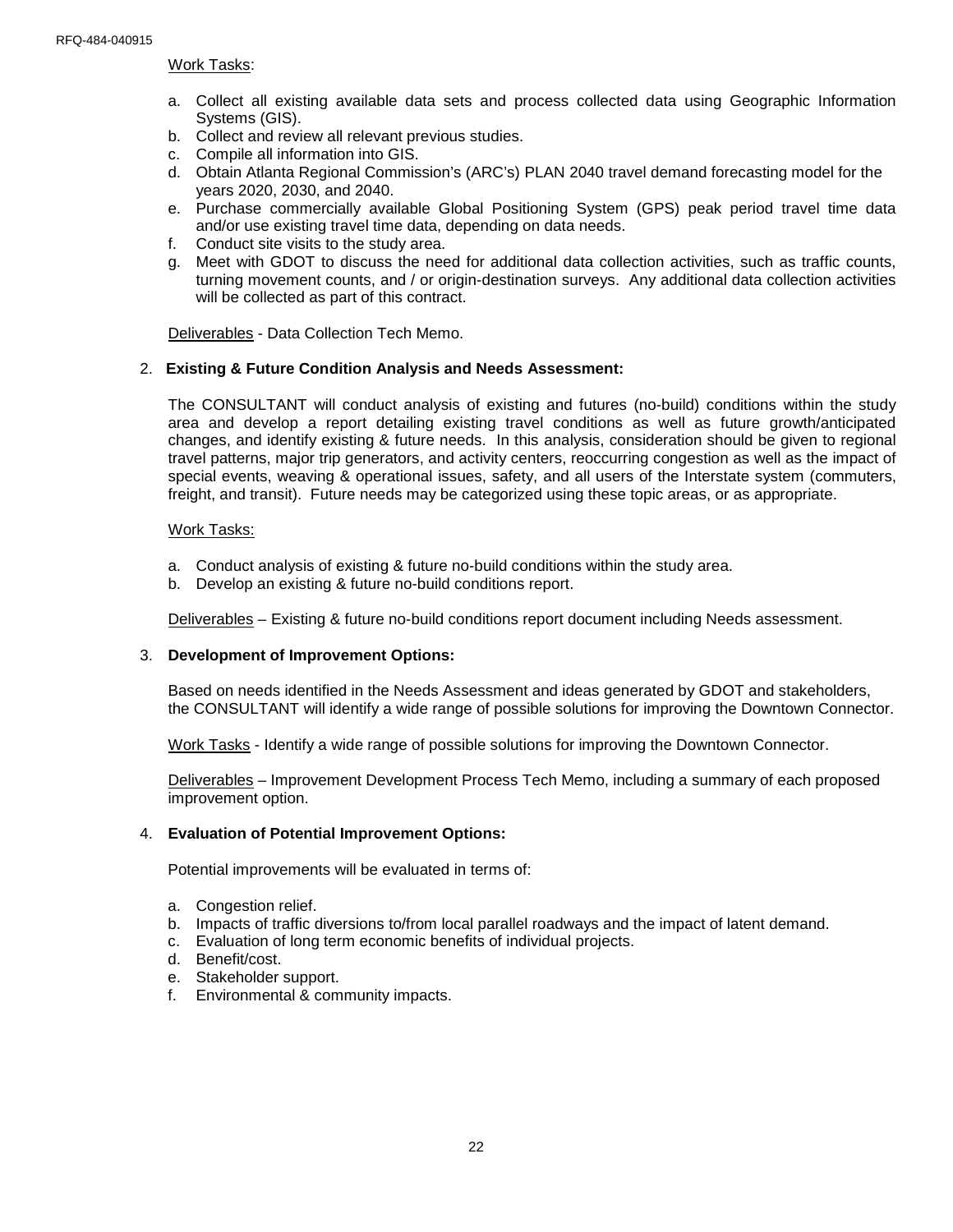#### Work Tasks:

- a. Analyze each option according to the criteria listed above.
- b. Identify and propose methodology for evaluating long-term economic benefits (beyond jobs added during design and construction). Ideally, the CONSULTANT would have expertise with Regional Economic Models, Inc.(REMI), could identify methodology for using REMI in conjunction with the Georgia statewide transportation demand model, and could incorporate output from the Atlanta Regional Commission (ARC) travel demand model to feed into REMI (or propose alternative methodology for performing similar long-term economic benefit evaluation). Use of REMI software may require the CONSULTANT to physically go to GDOT's General Office in Atlanta periodically to access the software from GDOT computers.
- c. Evaluate and model the effects of closing the Downtown Connector entirely and in one direction at a time, as might be necessary during a major construction or maintenance project on the Connector.
- d. Provide visuals, such as operational layouts and renderings of each option.

#### Deliverables:

- a. Report analyzing each option a according to the criteria listed above.
- b. Report describing the effects of temporarily closing the Downtown Connector entirely and in one direction at a time.

#### 5. **Recommendations:**

After evaluating the full range of options, GDOT and the CONSULTANT will work to develop a list of recommended projects. The recommendations will include some larger-scale and potentially longer-term improvements and a list of smaller-scale projects that could be implemented in the near term.

#### Work Tasks:

- a. Evaluate projects.
- b. Generate a list of recommended projects.

#### Deliverables:

- a. Recommended projects should have pre-implementation information, such as:
	- 1) Description of project need and scope.
	- 2) Detailed cost info (beyond "planning level").
	- 3) Anticipated project phasing.
	- 4) Identified project sponsor and likely funding sources.
- b. And the following additional deliverables for short-term recommendations:
	- 1) Preliminary environmental information/documentation and understanding of which level of environmental document would be required Categorical Exclusion (CE), Finding of No Significant Impact (FONSI), etc.), types of resources potentially impacted, and anticipated length of environmental process.
	- 2) Other Concept Report type information, as needed.
	- 3) Some preliminary engineering and/or engineering feasibility work, as needed.

#### 6. **Coordination and Documentation:**

In coordination with GDOT, the CONSULTANT will develop a Stakeholder/Working Group to identify and evaluate options. There may be a core working group as well a larger stakeholder group. Potential stakeholders include representatives from:

- a. Central Atlanta Progress.
- b. Midtown Alliance.
- c. Atlanta Regional Commission (ARC).
- d. City of Atlanta.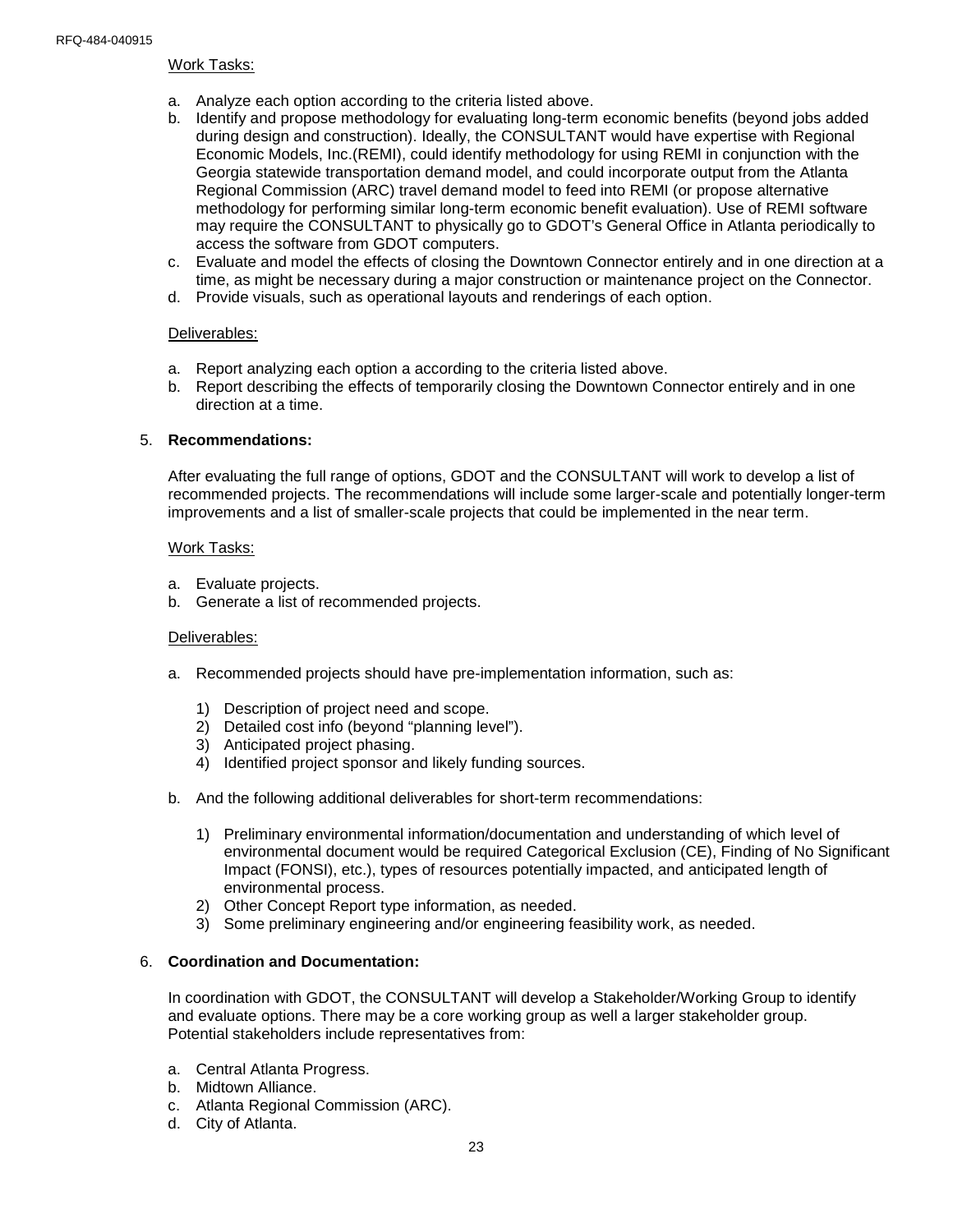- e. Fulton County.
- f. DeKalb County.
- g. Metro Atlanta Regional Transit Authority (MARTA).
- h. State Road and Toll Authority (SRTA).
- i. Georgia Regional Transportation Authority (GRTA).
- j. Federal Highway Administration (FHWA).
- k. Federal Transit Administration (FTA).
- l. Others, as identified during development of the study.

Each task in this scope will be documented with a Technical Memorandum submitted in electronic format at the completion of the task. Comments received from GDOT on each Technical Memorandum will be stored in a project database and incorporated in the Final Report. In addition to the Final Report, a standalone Executive Summaries will be prepared which will summarize the major points of the study.

The CONSULTANT will also develop fact sheets for each of the project recommendations. These fact sheets will provide project location, project description and justification (Project Justification Statement), other alternatives considered and why they were not advanced, timing of project implementation, exploration of logical termini issues, and cost estimates. Furthermore, any operations and maintenance issues that should be considered once implemented will also be included. For near-term project recommendations, these fact sheets will contain more detailed scope information to prepare the project for engineering and design. This may include more detailed cost estimates, potential fund sources, initial right-of-way and utility information, potential schedule information, and an environmental screening to determine potential impacts and the type of environmental document expected.

The CONSULTANT will develop a work plan including dates for all deliverables. The CONSULTANT will provide agendas prior to each meeting and meeting minutes, including a summary of topics discussed and action items.

The CONSULTANT should have excellent communication skills and must be able to clearly and concisely explain complex, technical material in writing and in presentations.

#### Work Tasks:

- a. Conduct a Kick-Off Meeting.
- b. Develop a work plan.
- c. Conduct biweekly meetings with GDOT Planning staff over the course of the project, with specialcalled meetings with others as needed.
- d. Conduct approximately 15-20 meetings with various stakeholder groups and possibly more with individual agencies, as needed.
- e. Develop a Draft and Final Technical Reports.
- f. Develop an Executive Summary.
- g. Develop project recommendation fact sheets, including Project Justification Statements, with a heavy focus on exploring logical termini.
- h. Develop a draft and final presentation materials, handouts, maps, and other displays needed for the Working Group, meetings, and the public website.
- i. Conduct meetings with the public and other interested groups as needed.

Deliverables – Project recommendation fact sheets, including Need & Purpose statements.

#### Available Information:

This section is intended to show the types of GDOT data that may be needed and that the consultant may be expected to use for this study. Since it is not yet determined what exact data would be needed, the list is intended to present the range of possible types of data GDOT has available and could access (and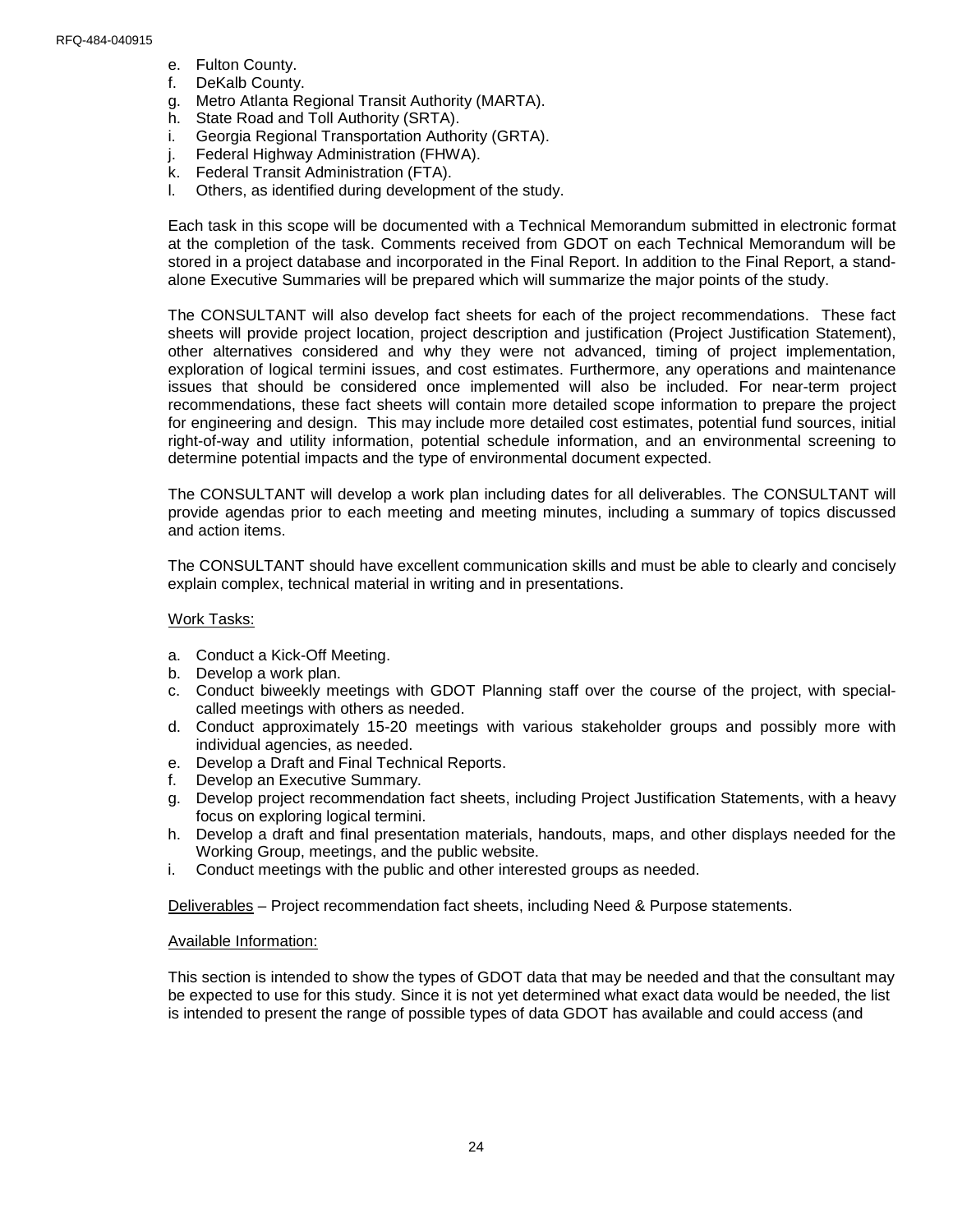provide to the consultant) for this study. The DEPARTMENT shall provide data from the following GDOT sources as needed for this study:

- a. Aerial congestion survey data.
- b. Bridge data.
- c. Traffic and speed data by lane from NaviGAtor.
- d. Traffic and classification counts.
- e. Roadway characteristic data.
- f. Crash data.

#### Study Deliverables:

The following items shall be completed by the CONSULTANT and delivered to the DEPARTMENT during the term of this task order as specified by the Project Manager:

- a. Data Collection Data Collection Tech Memo.
- b. Needs Assessment Needs Assessment Tech Memo.
- c. Development of Improvement Options Improvement Development Process Tech Memo, including a summary of each proposed improvement option.
- d. Evaluation of Potential Improvement Options Report summarizing the evaluated options in terms of:
	- 1) Congestion benefits.
	- 2) Impacts of traffic diversions to/from local parallel roadways and the impact of latent demand.
	- 3) Financial feasibility.
	- 4) Stakeholder support.
- e. Recommendation Report summarizing the project recommendations.
- f. Coordination and Documentation:
	- 1) Draft and Final Technical Reports.
	- 2) Executive Summary.
	- 3) Project recommendation fact sheets, including Need & Purpose statements.

#### Work Schedule:

The Consultant must complete all work between the date of the notice to proceed and the completion date specified. In no instance shall any work be authorized beyond the completion date specified unless specifically authorized in writing as evidenced by a task order time extension letter. No work shall be authorized or payment made for work performed beyond the termination date of the master professional services agreement. All work specified in this task order shall be completed in accordance with the below schedule and/or no later than the completion date specified.

All work of this task order will be completed within 36 months of the Notice to Proceed date.

#### 7. Related Key Team Leaders:

- A. Data Collection Specialist manages data collection needs and ensures quality and accuracy of relevant data.
- B. Traffic Modeling Specialist has expertise in traffic modeling software and experience with travel demand modeling (examples include CORSIM, VISSIM, Highway Capacity Software (HCS), SYNCHRO, etc.)
- C. Outreach Specialist handles communication with the stakeholders groups and the public.
- D. Economic Impact Analysis Specialist has expertise with economic modeling (such as REMI or comparable models) and experience generating long-term economic impact forecasts for transportation projects.
- E. Environmental Screening/ National Environmental Policy Act (NEPA) Specialist identifies environmental resources
- F. Traffic Operations Specialist has engineering skills and can generate preliminary engineering and feasibility work.
- G. Graphics Specialist has design skills as needed for visualization purposes including graphics, maps, renderings, video/visual simulations, etc.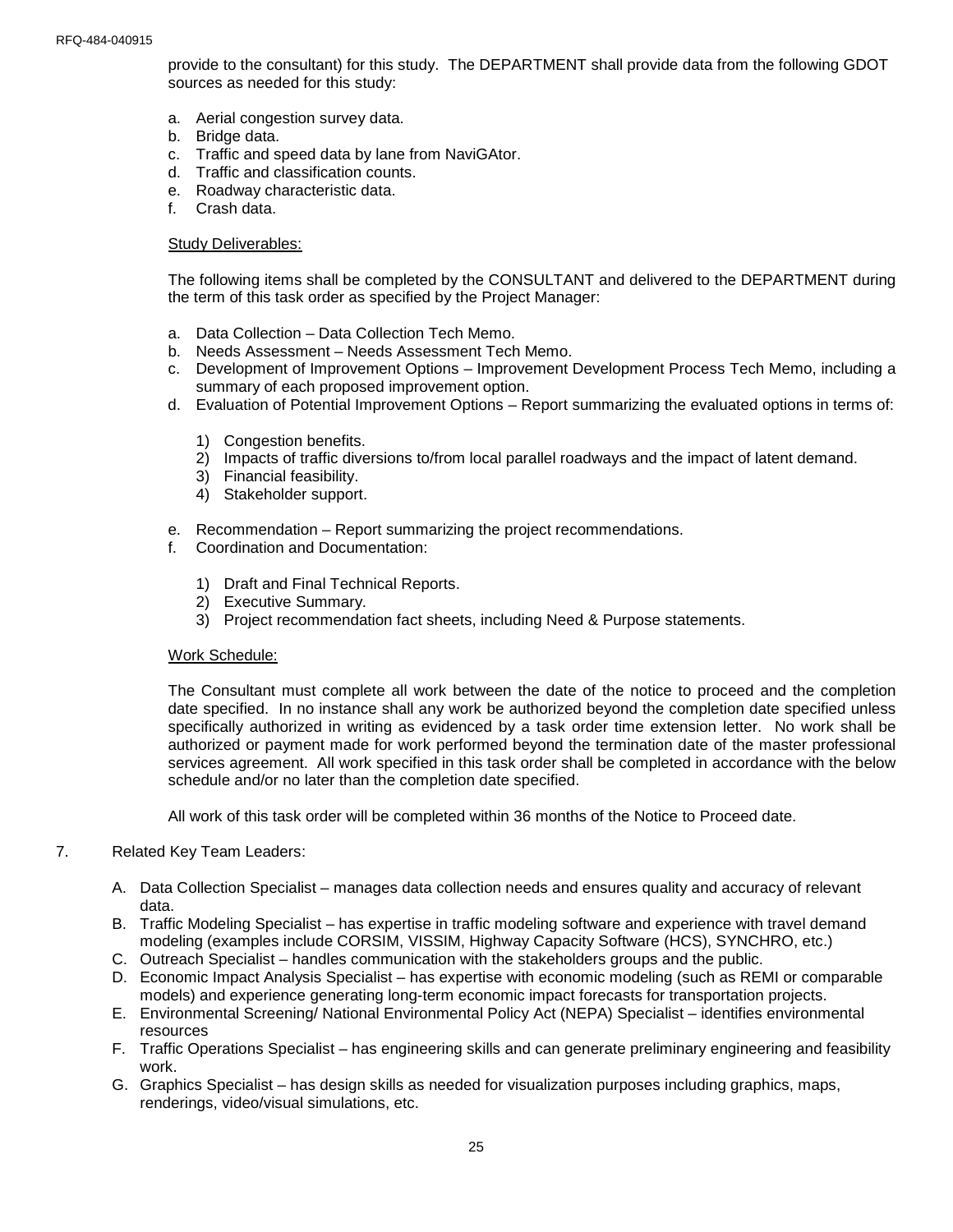## **EXHIBIT II CERTIFICATION FORM**

| being duly sworn, state that I am                                                                                                                                                                                                                                                                                                                                                                                                                                                                                                                                                                                    | (title) of                                                                                                                                                                                                                                                                                                                                                                                                                                  |  |  |  |  |
|----------------------------------------------------------------------------------------------------------------------------------------------------------------------------------------------------------------------------------------------------------------------------------------------------------------------------------------------------------------------------------------------------------------------------------------------------------------------------------------------------------------------------------------------------------------------------------------------------------------------|---------------------------------------------------------------------------------------------------------------------------------------------------------------------------------------------------------------------------------------------------------------------------------------------------------------------------------------------------------------------------------------------------------------------------------------------|--|--|--|--|
| (firm) and hereby duly certify that I have read and understand the<br>information presented in the attached proposal and any enclosure and exhibits thereto.                                                                                                                                                                                                                                                                                                                                                                                                                                                         |                                                                                                                                                                                                                                                                                                                                                                                                                                             |  |  |  |  |
| a determination as to whether or not the firm shall be considered further or disqualified).                                                                                                                                                                                                                                                                                                                                                                                                                                                                                                                          | Initial each box below indicating certification. The person initialing must be the same person who signs the Certification Form. (If unable to initial<br>any box for any reason, place an "X" in the applicable box and attach a statement explaining the non-certification. The Department will review and make                                                                                                                           |  |  |  |  |
| truthful.                                                                                                                                                                                                                                                                                                                                                                                                                                                                                                                                                                                                            | I further certify that to the best of my knowledge the information given in response to the Request for Qualifications is full, complete and                                                                                                                                                                                                                                                                                                |  |  |  |  |
| public infrastructure projects.                                                                                                                                                                                                                                                                                                                                                                                                                                                                                                                                                                                      | I further certify that the submitting firm and any principal employee of the submitting firm has not, in the immediately preceding five (5) years,<br>been convicted of any crime of moral turpitude or any felony offense, nor has had their professional license suspended, revoked or been<br>subjected to disciplinary proceedings, nor is any team members/principals currently under indictment for any reason related to actions on  |  |  |  |  |
| from any such agency.                                                                                                                                                                                                                                                                                                                                                                                                                                                                                                                                                                                                | I further certify that I understand that Firms included on the current Federal list of firms suspended or debarred are not eligible for selection<br>and that the submitting firm has not, in the immediately preceding five (5) years, been suspended or debarred from contracting with any<br>federal, state or local government agency, and further, that the submitting firm is not now under consideration for suspension or debarment |  |  |  |  |
| been removed from a contract or failed to complete a contract as assigned due to cause or default.                                                                                                                                                                                                                                                                                                                                                                                                                                                                                                                   | I further certify that the submitting firm has not in the immediately preceding five (5) years been defaulted in any federal, state or local<br>government agency contract and further, that the submitting firm is not now under any notice of intent to default on any such contract, nor has                                                                                                                                             |  |  |  |  |
| \$500,000 related to performance on public infrastructure projects.                                                                                                                                                                                                                                                                                                                                                                                                                                                                                                                                                  | I further certify that the firm or any affiliate(s) has not been involved in any arbitration, litigation, mediation, dispute review board or other<br>dispute resolution proceeding with a client, business partner, or government agency in the last five years involving an amount in excess of                                                                                                                                           |  |  |  |  |
| consultant.                                                                                                                                                                                                                                                                                                                                                                                                                                                                                                                                                                                                          | I further certify that there are not any pending regulatory inquiries that could impact our ability to provide services if we are the selected                                                                                                                                                                                                                                                                                              |  |  |  |  |
| project.                                                                                                                                                                                                                                                                                                                                                                                                                                                                                                                                                                                                             | I further certify that there are no possible conflicts of interest created by our consideration in the selection process or by our involvement in the                                                                                                                                                                                                                                                                                       |  |  |  |  |
|                                                                                                                                                                                                                                                                                                                                                                                                                                                                                                                                                                                                                      | I further certify that the submitting firm's annual average revenue for the past five (5) years is sufficient to allow the services to be delivered<br>effectively by our firm and that there are no trends in the revenue which may be concerning other than normal market fluctuations.                                                                                                                                                   |  |  |  |  |
| I further certify that in regards to Audit and Accounting System Requirements, that the submitting firm:                                                                                                                                                                                                                                                                                                                                                                                                                                                                                                             |                                                                                                                                                                                                                                                                                                                                                                                                                                             |  |  |  |  |
| L.                                                                                                                                                                                                                                                                                                                                                                                                                                                                                                                                                                                                                   | Has an accounting system in place to meet requirements of 48 CFR Part 31 and, in the case of non-profit organizations, OMB                                                                                                                                                                                                                                                                                                                  |  |  |  |  |
| Circular A-122.<br>Ш.                                                                                                                                                                                                                                                                                                                                                                                                                                                                                                                                                                                                | Has submitted its yearly Certified Public Accountant overhead audit if it currently has an aggregate contract amount exceeding                                                                                                                                                                                                                                                                                                              |  |  |  |  |
| \$250,000.<br>III.<br>compliance with the above requirements.                                                                                                                                                                                                                                                                                                                                                                                                                                                                                                                                                        | Has no significant outstanding deficient audit findings from previous contracts with GDOT that have not been resolved.<br>IV. Is responsible for being reasonably assured that all sub-consultant(s) presented as a part of the proposed team are similarly in                                                                                                                                                                              |  |  |  |  |
| in the Statement of Qualifications for the purpose of verifying the information supplied therein.                                                                                                                                                                                                                                                                                                                                                                                                                                                                                                                    | I acknowledge, agree and authorize, and certify that the proposer acknowledges, agrees and authorizes, that GDOT may, by means that either deems<br>appropriate, determine the accuracy and truth of the information provided by the proposer and that the GDOT may contact any individual or entity named                                                                                                                                  |  |  |  |  |
| I acknowledge and agree that all of the information contained in the Statement of Qualifications is submitted for the express purpose of inducing the<br>GDOT to award a contract.                                                                                                                                                                                                                                                                                                                                                                                                                                   |                                                                                                                                                                                                                                                                                                                                                                                                                                             |  |  |  |  |
| A material false statement or omission made in conjunction with this proposal is sufficient cause for suspension or debarment from further contracts, or<br>denial or rescission of any contract entered into based upon this proposal thereby precluding the firm from doing business with, or performing work for,<br>the State of Georgia. In addition, such false statement or omission may subject the person and entity making the proposal to criminal prosecution under<br>the laws of the State of Georgia of the United States, including but not limited to O.C.G.A. §16-10-20, 18 U.S.C. §§1001 or 1341. |                                                                                                                                                                                                                                                                                                                                                                                                                                             |  |  |  |  |
| Sworn and subscribed before me                                                                                                                                                                                                                                                                                                                                                                                                                                                                                                                                                                                       |                                                                                                                                                                                                                                                                                                                                                                                                                                             |  |  |  |  |
| This _______ day of _________, 20___.                                                                                                                                                                                                                                                                                                                                                                                                                                                                                                                                                                                | Signature                                                                                                                                                                                                                                                                                                                                                                                                                                   |  |  |  |  |

| NOTARY PUBLIC |  |
|---------------|--|
|---------------|--|

My Commission Expires: \_\_\_\_\_\_\_\_\_\_\_\_\_\_\_\_\_ NOTARY SEAL

\_\_\_\_\_\_\_\_\_\_\_\_\_\_\_\_\_\_\_\_\_\_\_\_\_\_\_\_\_\_\_\_\_\_\_\_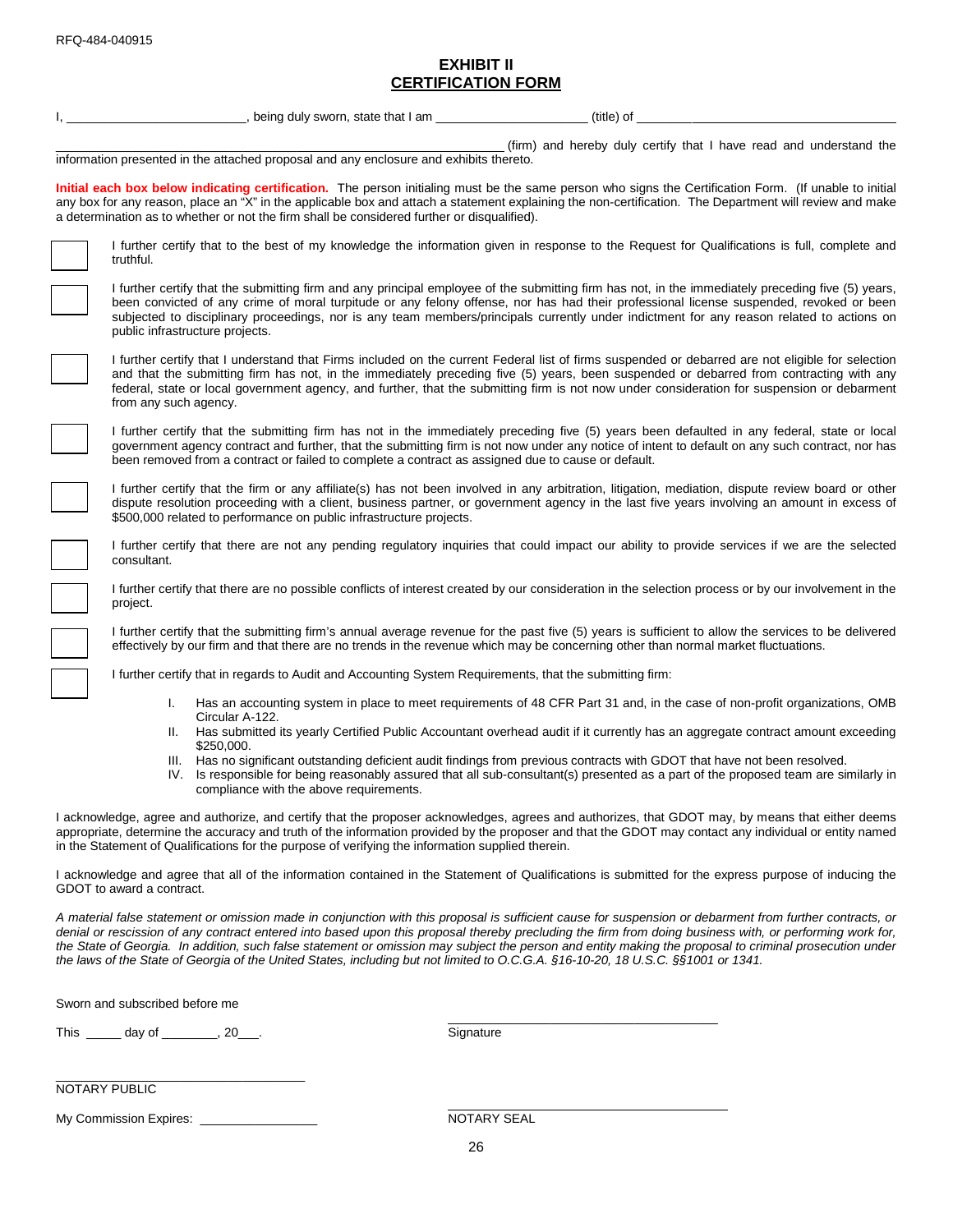### **EXHIBIT III**

#### **GEORGIA SECURITY AND IMMIGRATION COMPLIANCE ACT AFFIDAVIT**

#### **GEORGIA SECURITY AND IMMIGRATION COMPLIANCE ACT AFFIDAVIT**

| Contracting Entity/Respondent:                |                                                                            |  |  |  |  |
|-----------------------------------------------|----------------------------------------------------------------------------|--|--|--|--|
| Address:                                      |                                                                            |  |  |  |  |
| Solicitation No./Contract No.: RFQ-484-040915 |                                                                            |  |  |  |  |
| Solicitation/Contract Name:                   | <b>Corridor Studies for Tara Boulevard and Downtown Connector Services</b> |  |  |  |  |

By executing this affidavit, the undersigned person or entity verifies its compliance with O.C.G.A. § 13-10-91, stating affirmatively that the individual, firm, or entity which is contracting with the Georgia Department of Transportation has registered with, is authorized to participate in, and is participating in the federal work authorization program commonly known as E-Verify, or any subsequent replacement program, in accordance with the applicable provisions and deadlines established in O.C.G.A. § 13-10-91.

The undersigned person or entity further agrees that it will continue to use the federal work authorization program throughout the contract period, and it will contract for the physical performance of services in satisfaction of such contract only with subcontractors who present an affidavit to the undersigned with the information required by O.C.GA. § 13-10- 91(b).

The undersigned person or entity further agrees to maintain records of such compliance and provide a copy of each such verification to the Georgia Department of Transportation within five (5) business days after any subcontractor is retained to perform such service.

 $\_$  ,  $\_$  ,  $\_$  ,  $\_$  ,  $\_$  ,  $\_$  ,  $\_$  ,  $\_$  ,  $\_$  ,  $\_$  ,  $\_$  ,  $\_$  ,  $\_$  ,  $\_$  ,  $\_$  ,  $\_$  ,  $\_$  ,  $\_$  ,  $\_$  ,  $\_$  ,  $\_$  ,  $\_$  ,  $\_$  ,  $\_$  ,  $\_$  ,  $\_$  ,  $\_$  ,  $\_$  ,  $\_$  ,  $\_$  ,  $\_$  ,  $\_$  ,  $\_$  ,  $\_$  ,  $\_$  ,  $\_$  ,  $\_$  ,

E-Verify/Company Identification Number Date of Authorization

\_\_\_\_\_\_\_\_\_\_\_\_\_\_\_\_\_\_\_\_\_\_\_\_\_\_\_\_\_\_\_\_\_\_\_\_\_\_\_ \_\_\_\_\_\_\_\_\_\_\_\_\_\_\_\_\_\_\_\_\_\_\_\_\_\_\_

Signature of Authorized Officer or Agent National Date (Contractor Name)

\_\_\_\_\_\_\_\_\_\_\_\_\_\_\_\_\_\_\_\_\_\_\_\_\_\_\_\_\_\_\_\_\_\_\_\_\_\_\_ Title of Authorized Officer or Agent of Consultant

\_\_\_\_\_\_\_\_\_\_\_\_\_\_\_\_\_\_\_\_\_\_\_\_\_\_\_\_\_\_\_\_\_\_\_\_\_\_\_ Printed Name of Authorized Officer or Agent

SUBSCRIBED AND SWORN BEFORE ME ON THIS THE

\_\_\_\_\_ DAY OF \_\_\_\_\_\_\_\_\_\_\_\_\_\_\_\_\_\_\_\_\_\_, 201\_

Notary Public

[NOTARY SEAL]

My Commission Expires: \_\_\_\_\_\_\_\_\_\_\_\_\_\_\_\_\_\_\_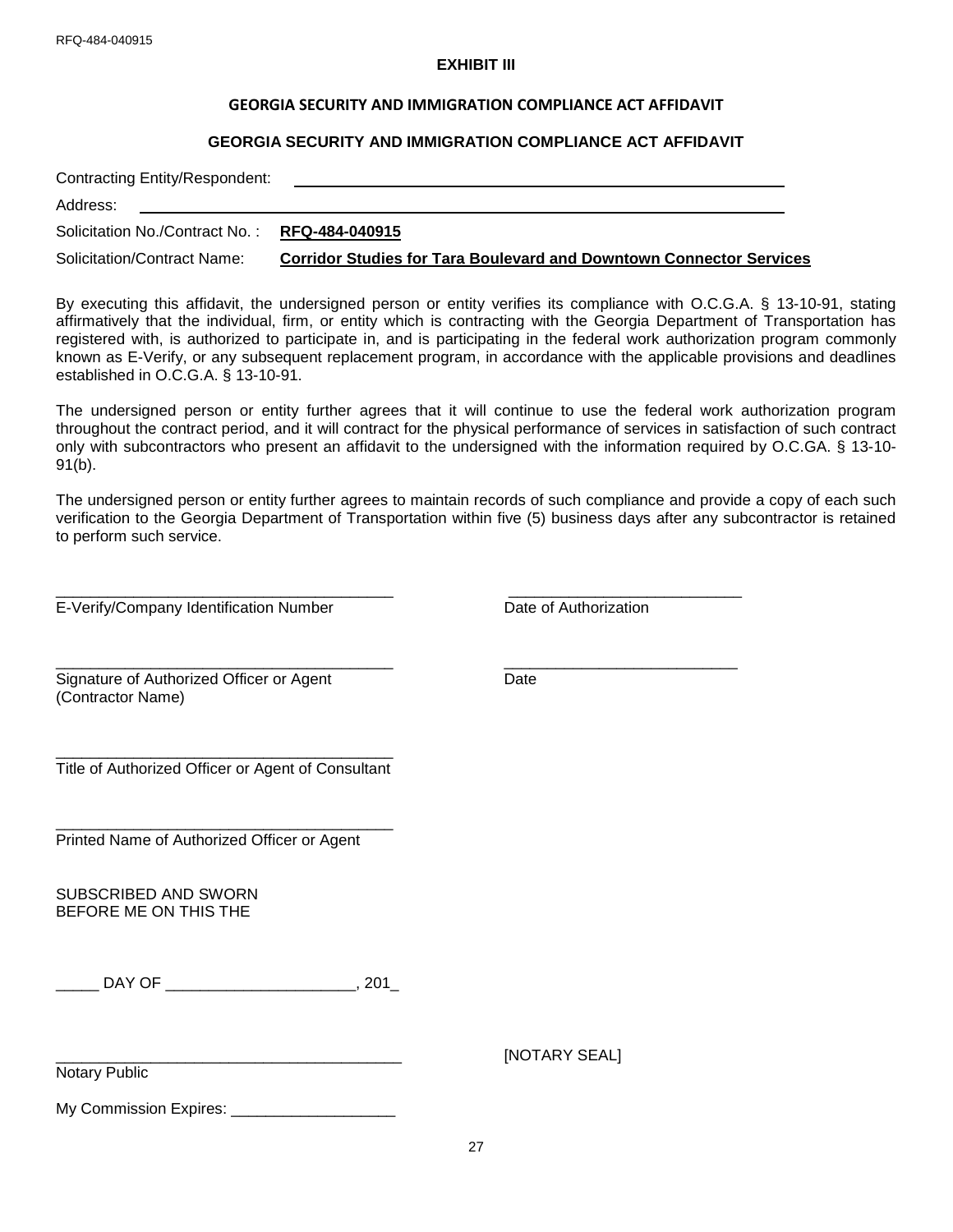## **EXHIBIT IV Area Class Summary Example**

Respondents should complete a table similar to the below and indicate by placing an "X" in the appropriate column indicating the firm which meets each required area class for each specific project with particular emphasis on the area classes which the Prime must hold as well as the sub-consultants. The below table is a full listing of all area classes. Since no single advertisement would require every area class, Respondents should delete all the area classes which are not applicable to the project they are pursuing and only include the ones applicable. Particular attention should be paid to the date that consultants certificate expires.

| Area Class | Area Class Description                                              | Prime      | Sub-       | Sub-       | Sub-          | Sub-          | Sub-          | Sub-          |
|------------|---------------------------------------------------------------------|------------|------------|------------|---------------|---------------|---------------|---------------|
| $\#$       |                                                                     | Consultant | Consultant | Consultant | Consultant #3 | Consultant #4 | Consultant #5 | Consultant #6 |
|            |                                                                     | Name       | #1 Name    | #2 Name    | Name          | Name          | Name          | Name          |
|            | DBE - Yes/No ->                                                     |            |            |            |               |               |               |               |
|            | <b>Prequalification Expiration Date</b>                             |            |            |            |               |               |               |               |
| 1.01       | <b>Statewide Systems Planning</b>                                   |            |            |            |               |               |               |               |
| 1.02       | Urban Area and Regional Transportation Planning                     |            |            |            |               |               |               |               |
| 1.03       | <b>Aviation Systems Planning</b>                                    |            |            |            |               |               |               |               |
| 1.04       | Mass and Rapid Transportation Planning                              |            |            |            |               |               |               |               |
| 1.05       | Alternate Systems Planning                                          |            |            |            |               |               |               |               |
| 1.06(a)    | <b>NEPA</b>                                                         |            |            |            |               |               |               |               |
| 1.06(b)    | History                                                             |            |            |            |               |               |               |               |
| 1.06(c)    | <b>Air Quality</b>                                                  |            |            |            |               |               |               |               |
| 1.06(d)    | Noise                                                               |            |            |            |               |               |               |               |
| 1.06(e)    | Ecology                                                             |            |            |            |               |               |               |               |
| 1.06(f)    | Archaeology                                                         |            |            |            |               |               |               |               |
| 1.06(g)    | <b>Freshwater Aquatic Surveys</b>                                   |            |            |            |               |               |               |               |
| 1.07       | Attitude, Opinion, and Community Value Studies (Public Involvement) |            |            |            |               |               |               |               |
| 1.08       | Airport Master Planning (AMP)                                       |            |            |            |               |               |               |               |
| 1.09       | <b>Location Studies</b>                                             |            |            |            |               |               |               |               |
| 1.10       | <b>Traffic Analysis</b>                                             |            |            |            |               |               |               |               |
| 1.11       | <b>Traffic and Toll Revenue Studies</b>                             |            |            |            |               |               |               |               |
| 1.12       | <b>Major Investment Studies</b>                                     |            |            |            |               |               |               |               |
| 1.13       | Non-Motorized transportation Planning                               |            |            |            |               |               |               |               |
| 2.01       | Mass Transit Program (Systems Management)                           |            |            |            |               |               |               |               |
| 2.02       | Mass Transit Feasibility and Technical Studies                      |            |            |            |               |               |               |               |
| 2.03       | Mass Transit Vehicle and Propulsion System                          |            |            |            |               |               |               |               |
| 2.04       | Mass Transit Controls, Communication and Information Systems        |            |            |            |               |               |               |               |
| 2.05       | Mass Transit Architectural Engineering                              |            |            |            |               |               |               |               |
| 2.06       | <b>Mass Transit Unique Structures</b>                               |            |            |            |               |               |               |               |
| 2.07       | Mass Transit Electrical and Mechanical System                       |            |            |            |               |               |               |               |
| 2.08       | Mass Transit Operations Management and Support Services             |            |            |            |               |               |               |               |
| 2.09       | Airport Design (AD)                                                 |            |            |            |               |               |               |               |
| 2.10       | Mass Transit Program (Systems Marketing)                            |            |            |            |               |               |               |               |
| 3.01       | Two-Lane or Multi-lane Rural Roadway Design                         |            |            |            |               |               |               |               |
| 3.02       | Two-Lane or Multi-lane urban Roadway Design                         |            |            |            |               |               |               |               |
| 3.03       | Multi-Lane Urban Roadway Widening and Reconstruction                |            |            |            |               |               |               |               |
| 3.04       | Multi-lane Rural Interstate Limited Access Design                   |            |            |            |               |               |               |               |
| 3.05       | Multi-lane Urban Interstate Limited Access Design                   |            |            |            |               |               |               |               |
| 3.06       | <b>Traffic Operations Studies</b>                                   |            |            |            |               |               |               |               |
| 3.07       | <b>Traffic Operations Design</b>                                    |            |            |            |               |               |               |               |
| 3.08       | Landscape Architecture Design                                       |            |            |            |               |               |               |               |
| 3.09       | Traffic Control Systems Analysis, Design and Implementation         |            |            |            |               |               |               |               |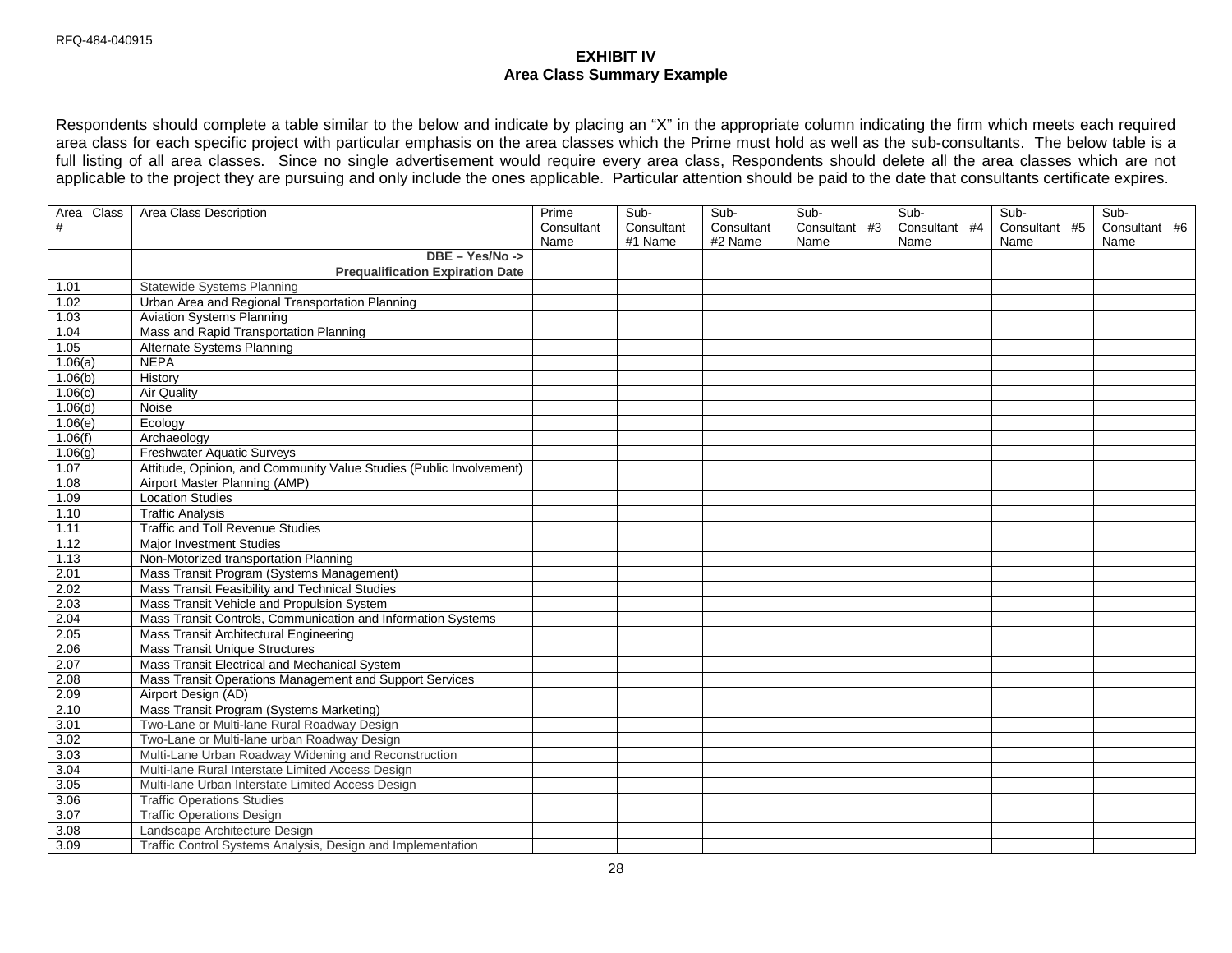| 3.10                | Utility Coordination                                  |  |  |  |  |
|---------------------|-------------------------------------------------------|--|--|--|--|
| 3.11                | Architecture                                          |  |  |  |  |
| 3.12                | Hydraulic and Hydrological Studies (Roadway)          |  |  |  |  |
| 3.13                | Facilities for Bicycles and Pedestrians               |  |  |  |  |
| 3.14                | <b>Historic Rehabilitation</b>                        |  |  |  |  |
| 3.15                | Highway and Outdoor Lighting                          |  |  |  |  |
| $\frac{3.16}{3.16}$ | Value Engineering (VE)                                |  |  |  |  |
| 3.17                | Toll Facilities Infrastructure Design                 |  |  |  |  |
| 4.01                | Minor Bridge Design                                   |  |  |  |  |
| 4.02                | Major Bridge Design                                   |  |  |  |  |
| 4.04                | Hydraulic and Hydrological Studies (Bridges)          |  |  |  |  |
| 4.05                | <b>Bridge Inspection</b>                              |  |  |  |  |
| 5.01                | <b>Land Surveying</b>                                 |  |  |  |  |
| 5.02                | <b>Engineering Surveying</b>                          |  |  |  |  |
| 5.03                | Geodetic Surveying                                    |  |  |  |  |
| 5.04                | Aerial Photography                                    |  |  |  |  |
| 5.05                | Photogrammetry                                        |  |  |  |  |
| 5.06                | <b>Topographic Remote Sensing</b>                     |  |  |  |  |
| 5.07                | Cartography                                           |  |  |  |  |
| 5.08                | Overhead/Subsurface Utility Engineering (SUE)         |  |  |  |  |
| 6.01(a)             | Soil Survey Studies                                   |  |  |  |  |
| 6.01(b)             | Geological and Geophysical Studies                    |  |  |  |  |
| 6.02                | <b>Bridge Foundation Studies</b>                      |  |  |  |  |
| 6.03                | Hydraulic and Hydrologic Studies (Soils & Foundation) |  |  |  |  |
| 6.04(a)             | Laboratory Testing of Roadway Construction Materials  |  |  |  |  |
| 6.04(b)             | Field Testing of Roadway Construction Materials       |  |  |  |  |
| 6.05                | Hazardous Waste Site Assessment Studies               |  |  |  |  |
| 8.01                | Construction Engineering and Supervision              |  |  |  |  |
| 9.01                | Erosion, Sedimentation, and Pollution Control Plan    |  |  |  |  |
| 9.02                | Rainfall and Runoff Reporting                         |  |  |  |  |
| 9.03                | Field Inspection for Erosion Control                  |  |  |  |  |